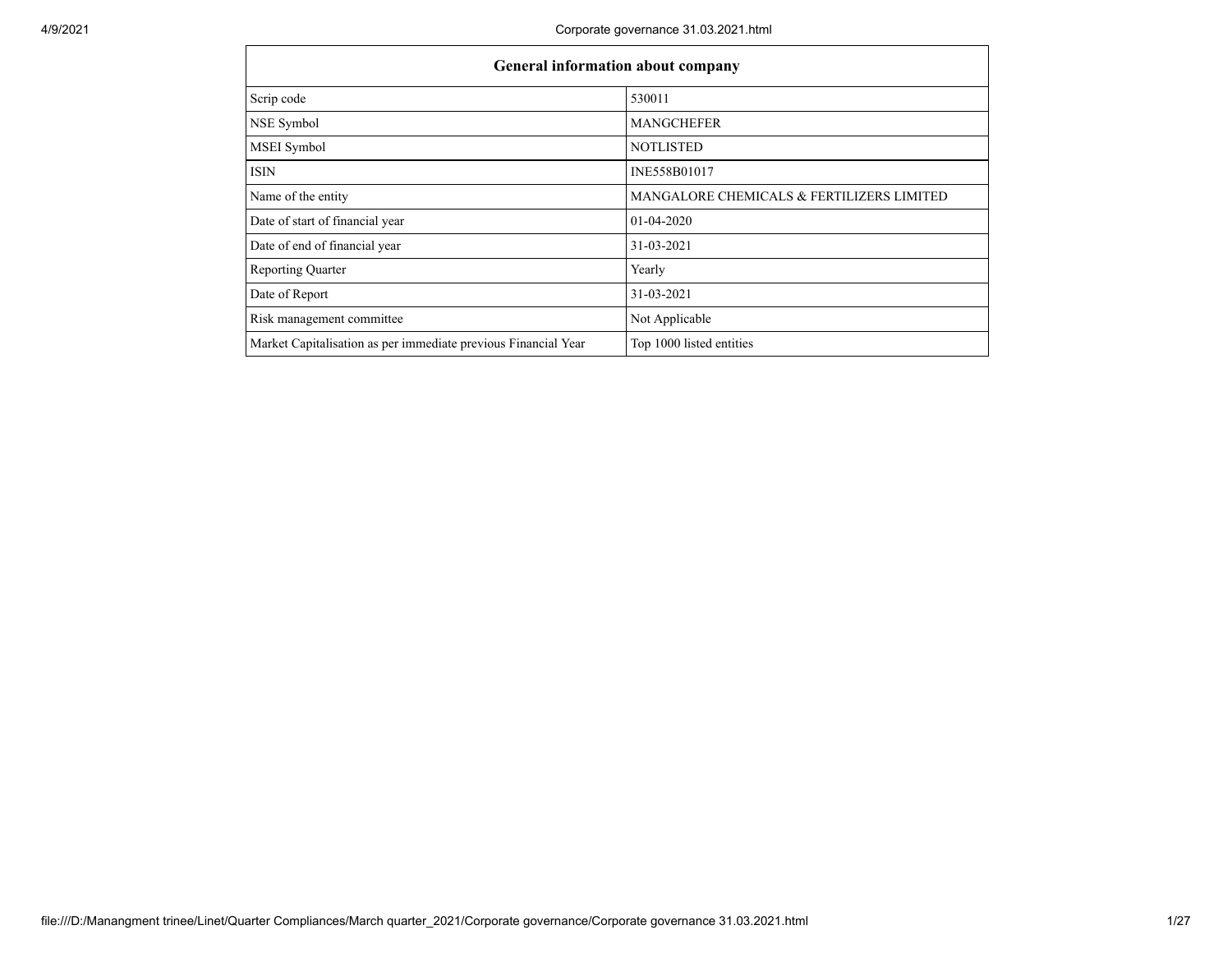|                |                                   |                                |                     |            |                                                       |                                       |                            |                          |                                                                                                      | <b>Annexure I</b>                           |                                                          |                            |                      |                                            |                                                                                                                                                |                                                                                                                                                                      |                                                                                                                                                                          |                                                                                                                                                                                                            |                                      |                                  |
|----------------|-----------------------------------|--------------------------------|---------------------|------------|-------------------------------------------------------|---------------------------------------|----------------------------|--------------------------|------------------------------------------------------------------------------------------------------|---------------------------------------------|----------------------------------------------------------|----------------------------|----------------------|--------------------------------------------|------------------------------------------------------------------------------------------------------------------------------------------------|----------------------------------------------------------------------------------------------------------------------------------------------------------------------|--------------------------------------------------------------------------------------------------------------------------------------------------------------------------|------------------------------------------------------------------------------------------------------------------------------------------------------------------------------------------------------------|--------------------------------------|----------------------------------|
|                |                                   |                                |                     |            |                                                       |                                       |                            |                          | Annexure I to be submitted by listed entity on quarterly basis                                       |                                             |                                                          |                            |                      |                                            |                                                                                                                                                |                                                                                                                                                                      |                                                                                                                                                                          |                                                                                                                                                                                                            |                                      |                                  |
|                |                                   |                                |                     |            |                                                       |                                       |                            |                          |                                                                                                      |                                             | <b>I. Composition of Board of Directors</b>              |                            |                      |                                            |                                                                                                                                                |                                                                                                                                                                      |                                                                                                                                                                          |                                                                                                                                                                                                            |                                      |                                  |
|                |                                   |                                |                     |            |                                                       |                                       |                            |                          | Disclosure of notes on composition of board of directors explanatory                                 |                                             |                                                          |                            |                      |                                            |                                                                                                                                                |                                                                                                                                                                      |                                                                                                                                                                          |                                                                                                                                                                                                            |                                      |                                  |
|                |                                   |                                |                     |            |                                                       |                                       |                            |                          |                                                                                                      |                                             | Wether the listed entity has a Regular Chairperson   Yes |                            |                      |                                            |                                                                                                                                                |                                                                                                                                                                      |                                                                                                                                                                          |                                                                                                                                                                                                            |                                      |                                  |
|                |                                   |                                |                     |            |                                                       |                                       |                            |                          |                                                                                                      |                                             | Whether Chairperson is related to MD or CEO No           |                            |                      |                                            |                                                                                                                                                |                                                                                                                                                                      |                                                                                                                                                                          |                                                                                                                                                                                                            |                                      |                                  |
| Sr             | Title<br>(Mr<br>$\sqrt{2}$<br>Ms) | Name of the<br>Director        | PAN                 | <b>DIN</b> | Category 1<br>of directors                            | Category 2<br>of directors            | Category 3<br>of directors | Date<br>of<br>Birth      | Whether<br>special<br>resolution<br>passed?<br>[Refer Reg.<br>$17(1A)$ of<br>Listing<br>Regulations] | Date of<br>passing<br>special<br>resolution | <b>Initial Date</b><br>of<br>appointment                 | Date of Re-<br>appointment | Date of<br>cessation | Tenure<br>of<br>director<br>(in<br>months) | No of<br>Directorship<br>in listed<br>entities<br>including<br>this listed<br>entity (Refer<br>Regulation<br>17A of<br>Listing<br>Regulations) | No of<br>Independent<br>Directorship<br>in listed<br>entities<br>including<br>this listed<br>entity<br>(Refer<br>Regulation<br>$17A(1)$ of<br>Listing<br>Regulations | Number of<br>memberships<br>in Audit/<br>Stakeholder<br>Committee(s)<br>including this<br>listed entity<br>(Refer<br>Regulation<br>$26(1)$ of<br>Listing<br>Regulations) | No of post<br>of<br>Chairperson<br>in Audit/<br>Stakeholder<br>Committee<br>held in listed<br>entities<br>including<br>this listed<br>entity (Refer<br>Regulation<br>$26(1)$ of<br>Listing<br>Regulations) | Notes for<br>not<br>providing<br>PAN | Notes 1<br>not<br>providi<br>DIN |
| $\mathbf{1}$   | Mr                                | <b>AKSHAY</b><br><b>PODDAR</b> | AFUPP0096C          | 00008686   | Non-<br>Executive -<br>Non<br>Independent<br>Director | Chairperson<br>related to<br>Promoter |                            | $20 -$<br>$07 -$<br>1976 | <b>NA</b>                                                                                            |                                             | 29-09-2015                                               |                            |                      |                                            | 6                                                                                                                                              | $\overline{0}$                                                                                                                                                       | 3                                                                                                                                                                        |                                                                                                                                                                                                            |                                      |                                  |
| $\overline{2}$ | Mr                                | N SURESH<br><b>KRISHNAN</b>    | AALPK2725K 00021965 |            | Non-<br>Executive -<br>Non<br>Independent<br>Director | Not<br>Applicable                     |                            | $03 -$<br>$06 -$<br>1964 | NA                                                                                                   |                                             | 29-09-2015                                               |                            |                      |                                            | $\overline{2}$                                                                                                                                 | $\overline{0}$                                                                                                                                                       | 3                                                                                                                                                                        | $\theta$                                                                                                                                                                                                   |                                      |                                  |
| $\mathbf{3}$   | Mr                                | D A<br><b>PRASANNA</b>         | AAGPP4040F          | 00253371   | Non-<br>Executive -<br>Independent<br>Director        | Not<br>Applicable                     | Shareholder<br>Director    | $03 -$<br>$10-$<br>1948  | NA                                                                                                   |                                             | 06-05-2016                                               | 06-05-2016                 |                      | 59                                         |                                                                                                                                                |                                                                                                                                                                      | $\overline{2}$                                                                                                                                                           |                                                                                                                                                                                                            |                                      |                                  |
| $\overline{4}$ | Mr                                | K<br>PRABHAKAR<br><b>RAO</b>   | AALPR0847D          | 00898513   | Executive<br>Director                                 | Not<br>Applicable                     |                            | $02 -$<br>$07 -$<br>1955 | NA                                                                                                   |                                             | 01-08-2017                                               | 01-08-2020                 |                      |                                            |                                                                                                                                                |                                                                                                                                                                      | $\Omega$                                                                                                                                                                 | $\mathbf{0}$                                                                                                                                                                                               |                                      |                                  |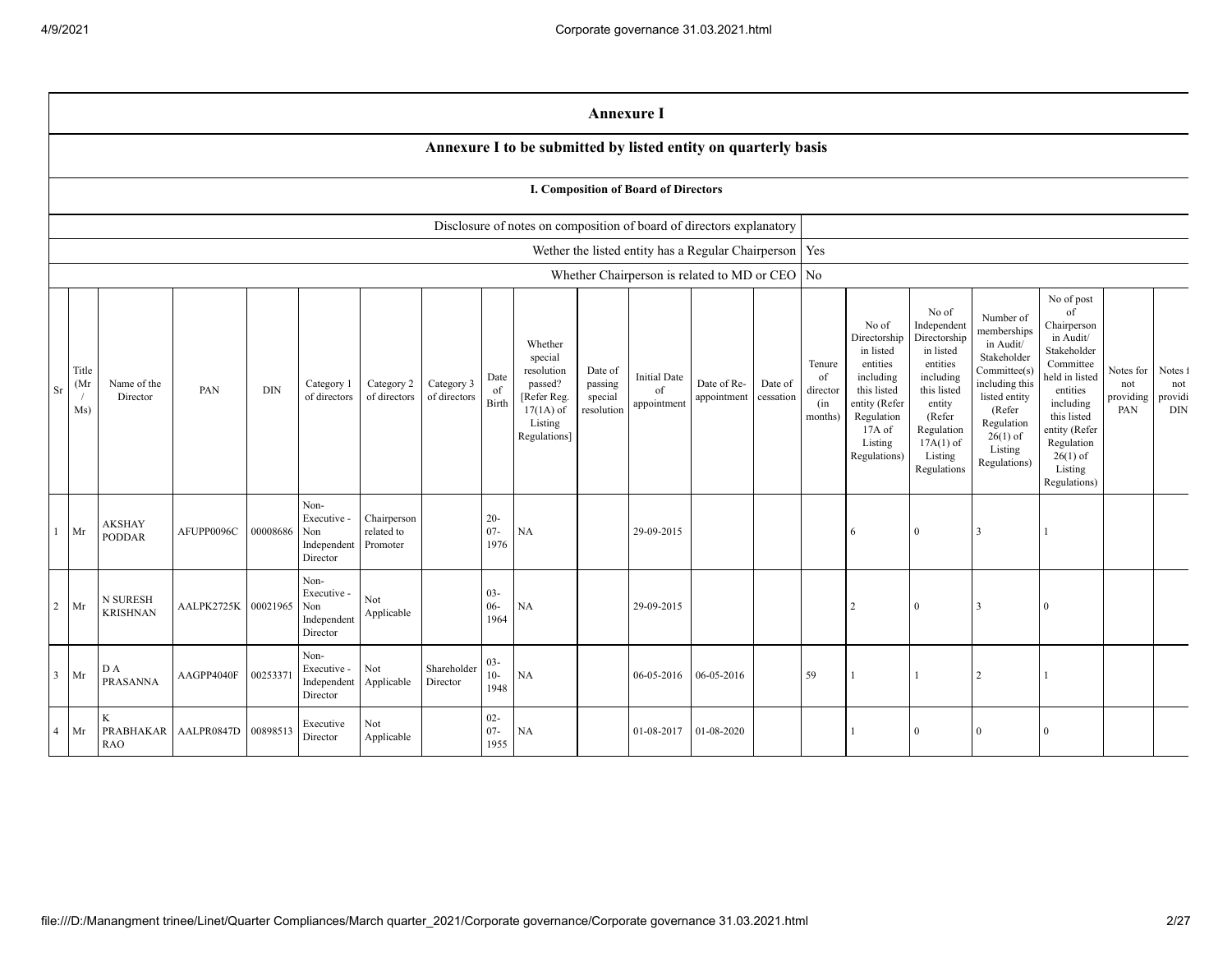## **I. Composition of Board of Directors**

|                |                      |                                     |                     |            |                                                           |                               |                            |                          | Disclosure of notes on composition of board of directors explanatory                                 |                                             |                                          |                            |                      |                                            |                                                                                                                                                  |                                                                                                                                                                      |                                                                                                                                                                          |                                                                                                                                          |
|----------------|----------------------|-------------------------------------|---------------------|------------|-----------------------------------------------------------|-------------------------------|----------------------------|--------------------------|------------------------------------------------------------------------------------------------------|---------------------------------------------|------------------------------------------|----------------------------|----------------------|--------------------------------------------|--------------------------------------------------------------------------------------------------------------------------------------------------|----------------------------------------------------------------------------------------------------------------------------------------------------------------------|--------------------------------------------------------------------------------------------------------------------------------------------------------------------------|------------------------------------------------------------------------------------------------------------------------------------------|
|                |                      |                                     |                     |            |                                                           |                               |                            |                          | Wether the listed entity has a Regular Chairperson                                                   |                                             |                                          |                            |                      |                                            |                                                                                                                                                  |                                                                                                                                                                      |                                                                                                                                                                          |                                                                                                                                          |
| Sr             | Title<br>(Mr)<br>Ms) | Name of the<br>Director             | PAN                 | <b>DIN</b> | Category 1<br>of directors                                | Category 2<br>of<br>directors | Category 3<br>of directors | Date<br>of<br>Birth      | Whether<br>special<br>resolution<br>passed?<br>[Refer Reg.<br>$17(1A)$ of<br>Listing<br>Regulations] | Date of<br>passing<br>special<br>resolution | <b>Initial Date</b><br>of<br>appointment | Date of Re-<br>appointment | Date of<br>cessation | Tenure<br>of<br>director<br>(in<br>months) | No of<br>Directorship<br>in listed<br>entities<br>including<br>this listed<br>entity (Refer<br>Regulation<br>$17A$ of<br>Listing<br>Regulations) | No of<br>Independent<br>Directorship<br>in listed<br>entities<br>including<br>this listed<br>entity<br>(Refer<br>Regulation<br>$17A(1)$ of<br>Listing<br>Regulations | Number of<br>memberships<br>in Audit/<br>Stakeholder<br>Committee(s)<br>including this<br>listed entity<br>(Refer<br>Regulation<br>$26(1)$ of<br>Listing<br>Regulations) | No of<br>$\Omega$<br>Chairp<br>in A<br>Stakel<br>Comr<br>held in<br>enti<br>inclu<br>this 1<br>entity<br>Regu<br>26(1)<br>List<br>Regula |
| 5 <sup>5</sup> | Mrs                  | <b>RITA</b><br><b>MENON</b>         | AGBPM3708N 00064714 |            | Non-<br>Executive -<br>Independent<br>Director            | Not<br>Applicable             | Shareholder<br>Director    | $25 -$<br>$12 -$<br>1951 | NA                                                                                                   |                                             | 29-07-2017                               | 29-07-2020                 |                      | 44                                         |                                                                                                                                                  |                                                                                                                                                                      |                                                                                                                                                                          |                                                                                                                                          |
| 6              | Mr                   | <b>DIPANKAR</b><br><b>CHATTERJI</b> | ACLPC0912G          | 00031256   | Non-<br>Executive -<br>Independent Applicable<br>Director | Not                           | Shareholder<br>Director    | $23 -$<br>$08 -$<br>1948 | <b>NA</b>                                                                                            |                                             | 14-05-2019                               | 14-05-2019                 |                      | 23                                         | <b>6</b>                                                                                                                                         |                                                                                                                                                                      |                                                                                                                                                                          |                                                                                                                                          |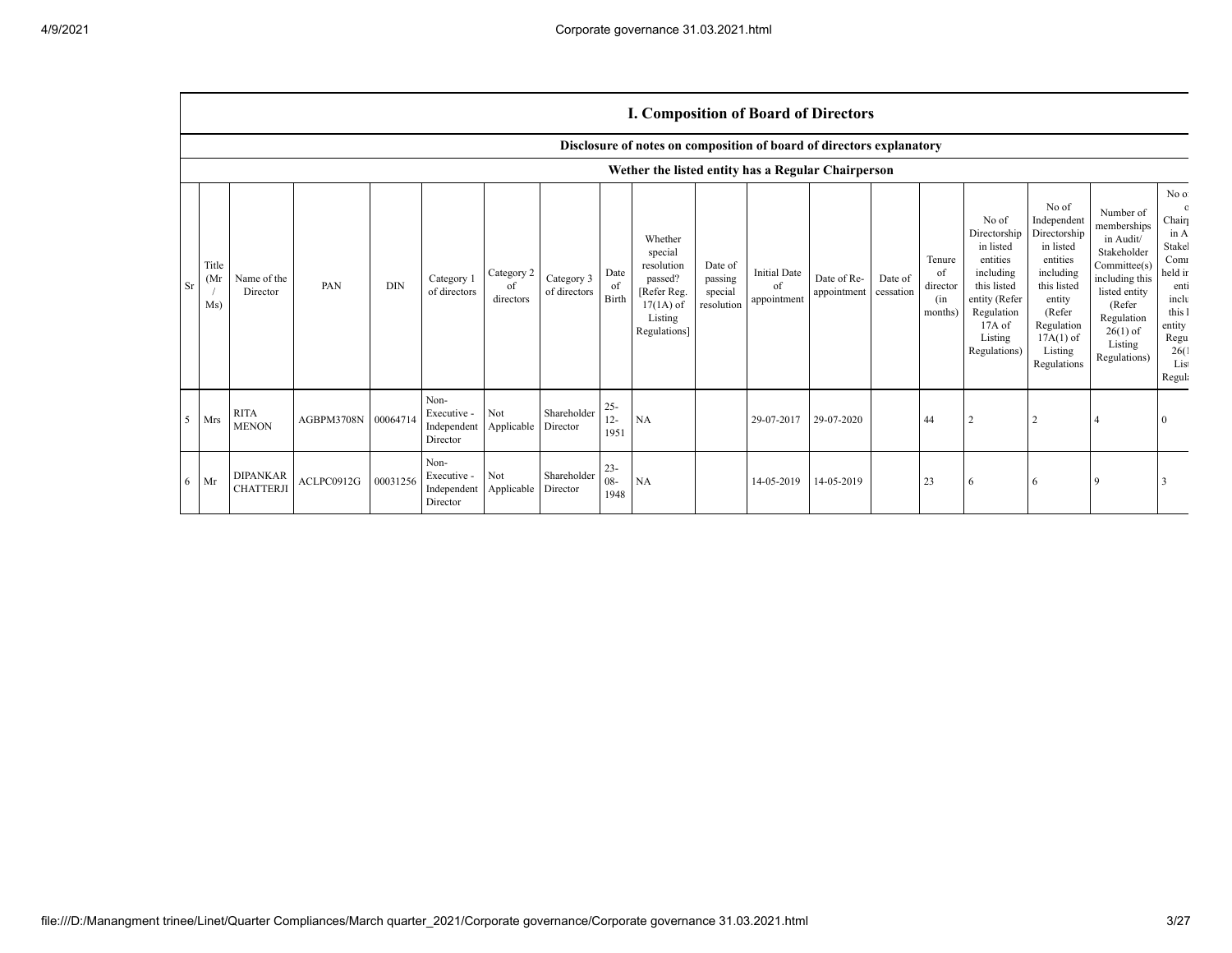|                | <b>Audit Committee Details</b>                                                                                                                                  |                                     |                                         |             |                  |  |  |  |  |  |  |  |
|----------------|-----------------------------------------------------------------------------------------------------------------------------------------------------------------|-------------------------------------|-----------------------------------------|-------------|------------------|--|--|--|--|--|--|--|
|                | Whether the Audit Committee has a Regular Chairperson<br>Yes                                                                                                    |                                     |                                         |             |                  |  |  |  |  |  |  |  |
| <b>Sr</b>      | <b>DIN</b><br>Name of Committee<br>Category 2 of<br>Date of<br>Date of<br>Category 1 of directors<br>directors<br>Appointment<br>Cessation<br>Number<br>members |                                     |                                         |             |                  |  |  |  |  |  |  |  |
|                | 00031256                                                                                                                                                        | <b>DIPANKAR</b><br><b>CHATTERJI</b> | Non-Executive - Independent<br>Director | Chairperson | 14-05-2019       |  |  |  |  |  |  |  |
| $\overline{c}$ | 00064714                                                                                                                                                        | <b>RITA MENON</b>                   | Member                                  | 14-05-2019  |                  |  |  |  |  |  |  |  |
| 3              | 00253371                                                                                                                                                        | <b>D A PRASANNA</b>                 | Non-Executive - Independent<br>Director | Member      | $06 - 05 - 2016$ |  |  |  |  |  |  |  |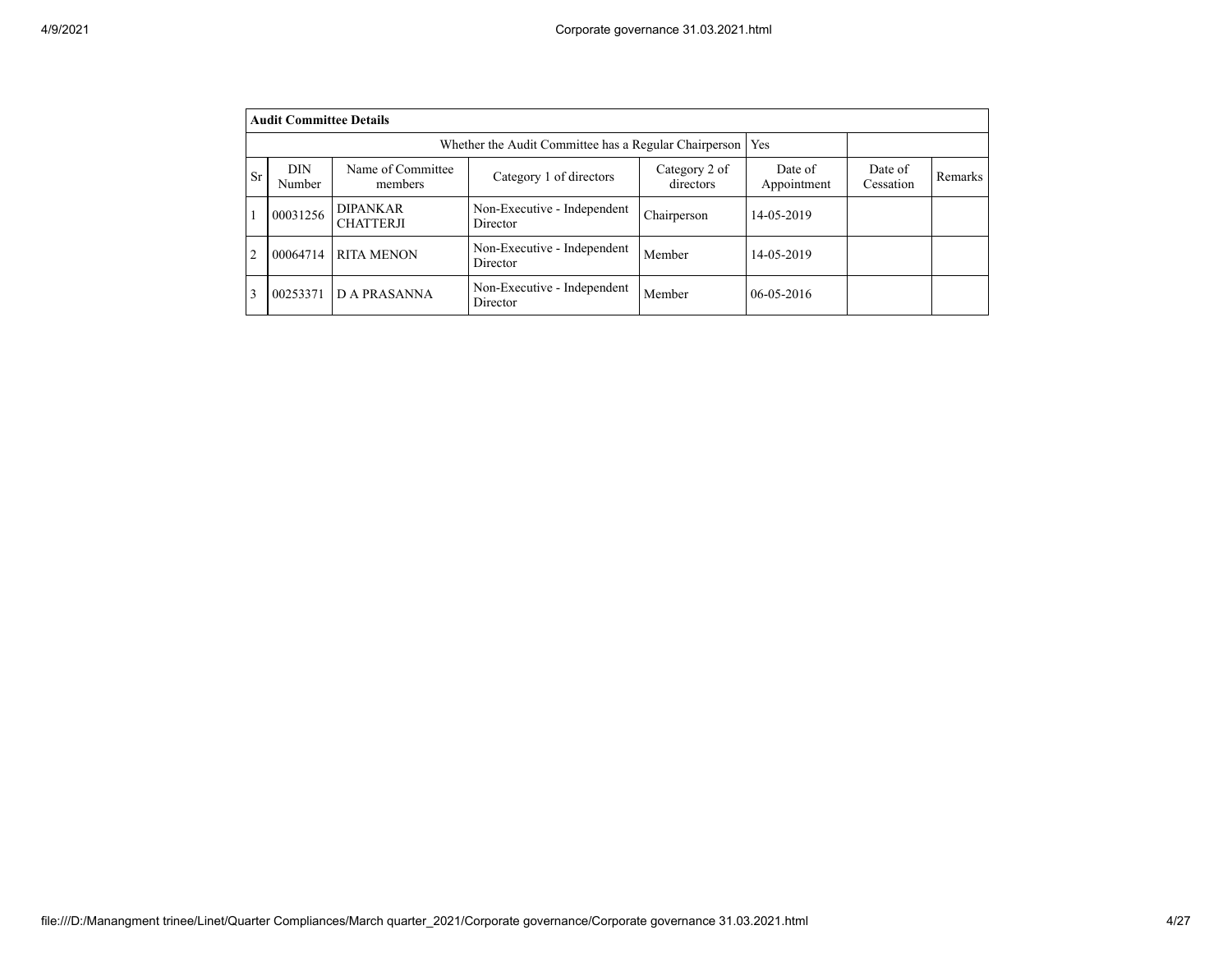|                | Nomination and remuneration committee                                                                                                                    |                                     |                                                    |             |                  |  |  |  |  |  |  |  |
|----------------|----------------------------------------------------------------------------------------------------------------------------------------------------------|-------------------------------------|----------------------------------------------------|-------------|------------------|--|--|--|--|--|--|--|
|                | Whether the Nomination and remuneration committee has a Regular Chairperson                                                                              |                                     |                                                    |             |                  |  |  |  |  |  |  |  |
| <b>Sr</b>      | Name of Committee<br>Category 2 of<br>Date of<br>DIN<br>Date of<br>Category 1 of directors<br>directors<br>Appointment<br>Cessation<br>Number<br>members |                                     |                                                    |             |                  |  |  |  |  |  |  |  |
|                |                                                                                                                                                          | 00253371 D A PRASANNA               | Non-Executive - Independent<br>Director            | Chairperson | $06 - 05 - 2016$ |  |  |  |  |  |  |  |
| $\overline{c}$ | 00031256                                                                                                                                                 | <b>DIPANKAR</b><br><b>CHATTERJI</b> | Non-Executive - Independent<br>Director            | Member      | 14-05-2019       |  |  |  |  |  |  |  |
| 3              |                                                                                                                                                          | 00008686 AKSHAY PODDAR              | Non-Executive - Non<br><b>Independent Director</b> | Member      | 29-09-2020       |  |  |  |  |  |  |  |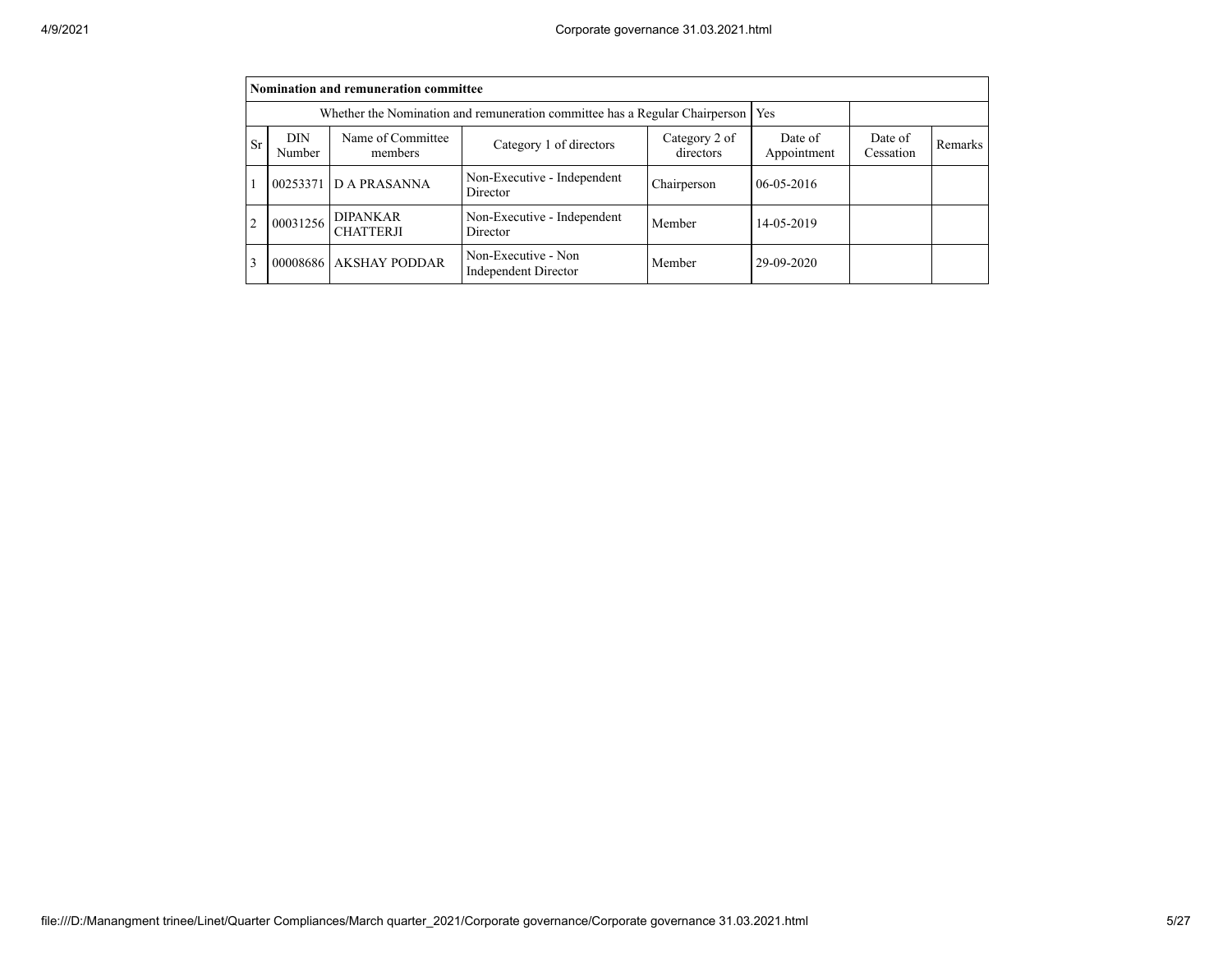|                                                                                                                                                                                  | <b>Stakeholders Relationship Committee</b>                                                                                   |                     |                                         |             |                  |  |                              |  |  |  |  |
|----------------------------------------------------------------------------------------------------------------------------------------------------------------------------------|------------------------------------------------------------------------------------------------------------------------------|---------------------|-----------------------------------------|-------------|------------------|--|------------------------------|--|--|--|--|
|                                                                                                                                                                                  | Whether the Stakeholders Relationship Committee has a Regular Chairperson<br>Yes                                             |                     |                                         |             |                  |  |                              |  |  |  |  |
| Name of Committee<br><b>DIN</b><br>Category 2 of<br>Date of<br>Date of<br>Sr<br>Category 1 of directors<br>Remarks<br>directors<br>Appointment<br>Cessation<br>Number<br>members |                                                                                                                              |                     |                                         |             |                  |  |                              |  |  |  |  |
|                                                                                                                                                                                  | 00253371                                                                                                                     | D A PRASANNA        | Non-Executive - Independent<br>Director | Chairperson | $06 - 05 - 2016$ |  | Textual<br>Information $(1)$ |  |  |  |  |
| $\overline{2}$                                                                                                                                                                   |                                                                                                                              | 00064714 RITA MENON | Non-Executive - Independent<br>Director | Member      | 14-05-2019       |  |                              |  |  |  |  |
| 3                                                                                                                                                                                | <b>DIPANKAR</b><br>Non-Executive - Independent<br>00031256<br>Member<br>14-05-2019<br><b>CHATTERJI</b><br>Director           |                     |                                         |             |                  |  |                              |  |  |  |  |
| 4                                                                                                                                                                                | <b>N SURESH</b><br>Non-Executive - Non<br>00021965<br>Member<br>19-10-2015<br><b>KRISHNAN</b><br><b>Independent Director</b> |                     |                                         |             |                  |  |                              |  |  |  |  |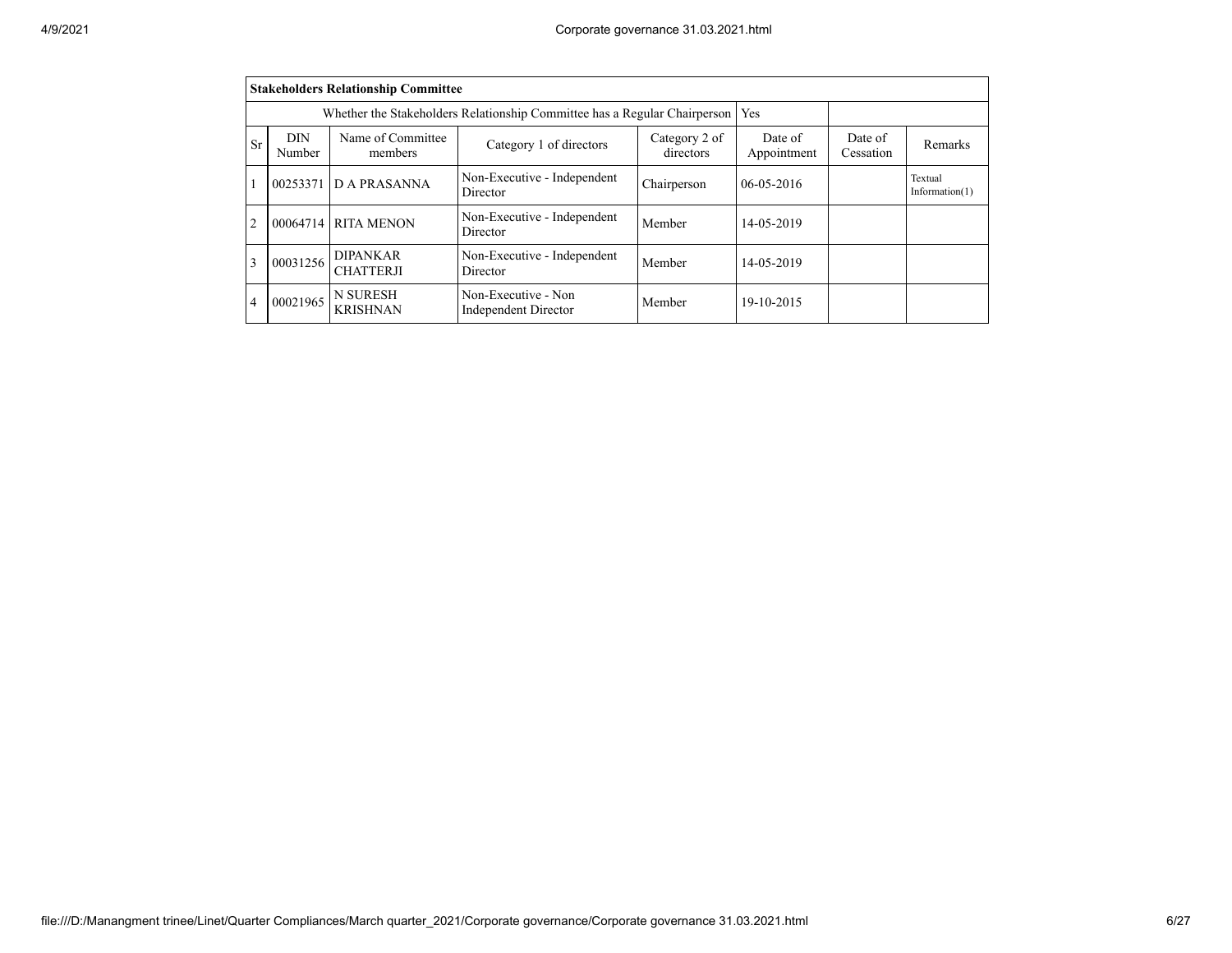|                        | <b>Sr Text Block</b>                                                                                                           |
|------------------------|--------------------------------------------------------------------------------------------------------------------------------|
| Textual Information(1) | Mr. D.A.Prasanna was appointed as a member of the committee on 06.05.2016 and designated as a<br>Chairperson w.e.f. 14.05.2019 |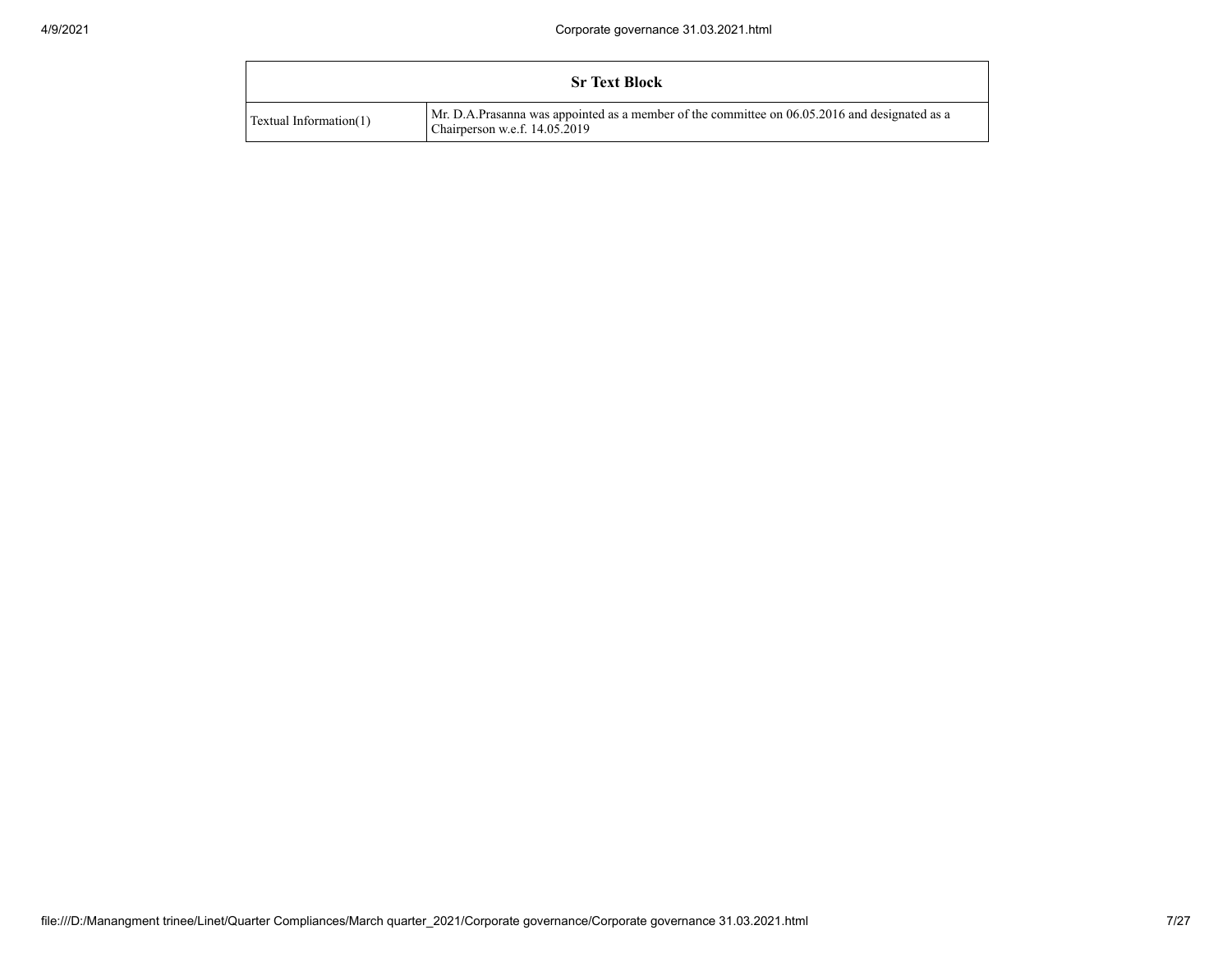| <b>Risk Management Committee</b> |               |                                                                 |                            |                            |                        |                      |         |  |  |  |  |
|----------------------------------|---------------|-----------------------------------------------------------------|----------------------------|----------------------------|------------------------|----------------------|---------|--|--|--|--|
|                                  |               | Whether the Risk Management Committee has a Regular Chairperson |                            |                            |                        |                      |         |  |  |  |  |
| -Sr                              | DIN<br>Number | Name of Committee<br>members                                    | Category 1 of<br>directors | Category 2 of<br>directors | Date of<br>Appointment | Date of<br>Cessation | Remarks |  |  |  |  |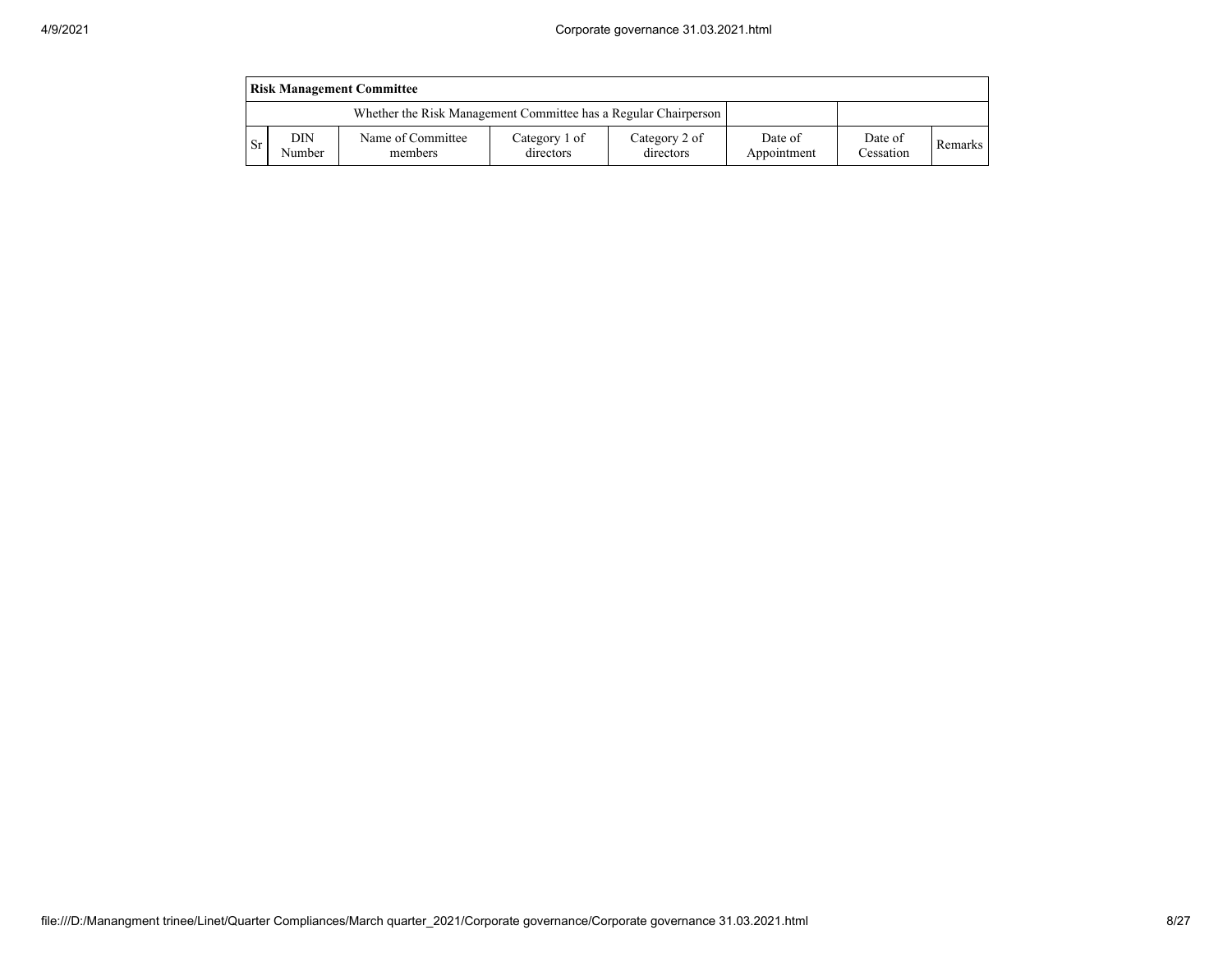|                | <b>Corporate Social Responsibility Committee</b>                                                                             |                                                                                 |                                         |                      |                  |  |                              |  |  |  |  |  |
|----------------|------------------------------------------------------------------------------------------------------------------------------|---------------------------------------------------------------------------------|-----------------------------------------|----------------------|------------------|--|------------------------------|--|--|--|--|--|
|                |                                                                                                                              | Whether the Corporate Social Responsibility Committee has a Regular Chairperson | Yes                                     |                      |                  |  |                              |  |  |  |  |  |
| Sr             | <b>DIN</b><br>Number                                                                                                         | Name of Committee<br>members                                                    | Date of<br>Appointment                  | Date of<br>Cessation | Remarks          |  |                              |  |  |  |  |  |
|                |                                                                                                                              | 00064714 RITA MENON                                                             | Non-Executive - Independent<br>Director | Chairperson          | 29-07-2017       |  | Textual<br>Information $(1)$ |  |  |  |  |  |
| $\overline{2}$ |                                                                                                                              | 00253371 D A PRASANNA                                                           | Non-Executive - Independent<br>Director | Member               | $06 - 05 - 2016$ |  |                              |  |  |  |  |  |
| 3              | <b>N SURESH</b><br>Non-Executive - Non<br>00021965<br>Member<br>14-05-2019<br><b>KRISHNAN</b><br><b>Independent Director</b> |                                                                                 |                                         |                      |                  |  |                              |  |  |  |  |  |
| 4              | 00898513                                                                                                                     | <b>K PRABHAKAR</b><br><b>RAO</b>                                                | 29-07-2017                              |                      |                  |  |                              |  |  |  |  |  |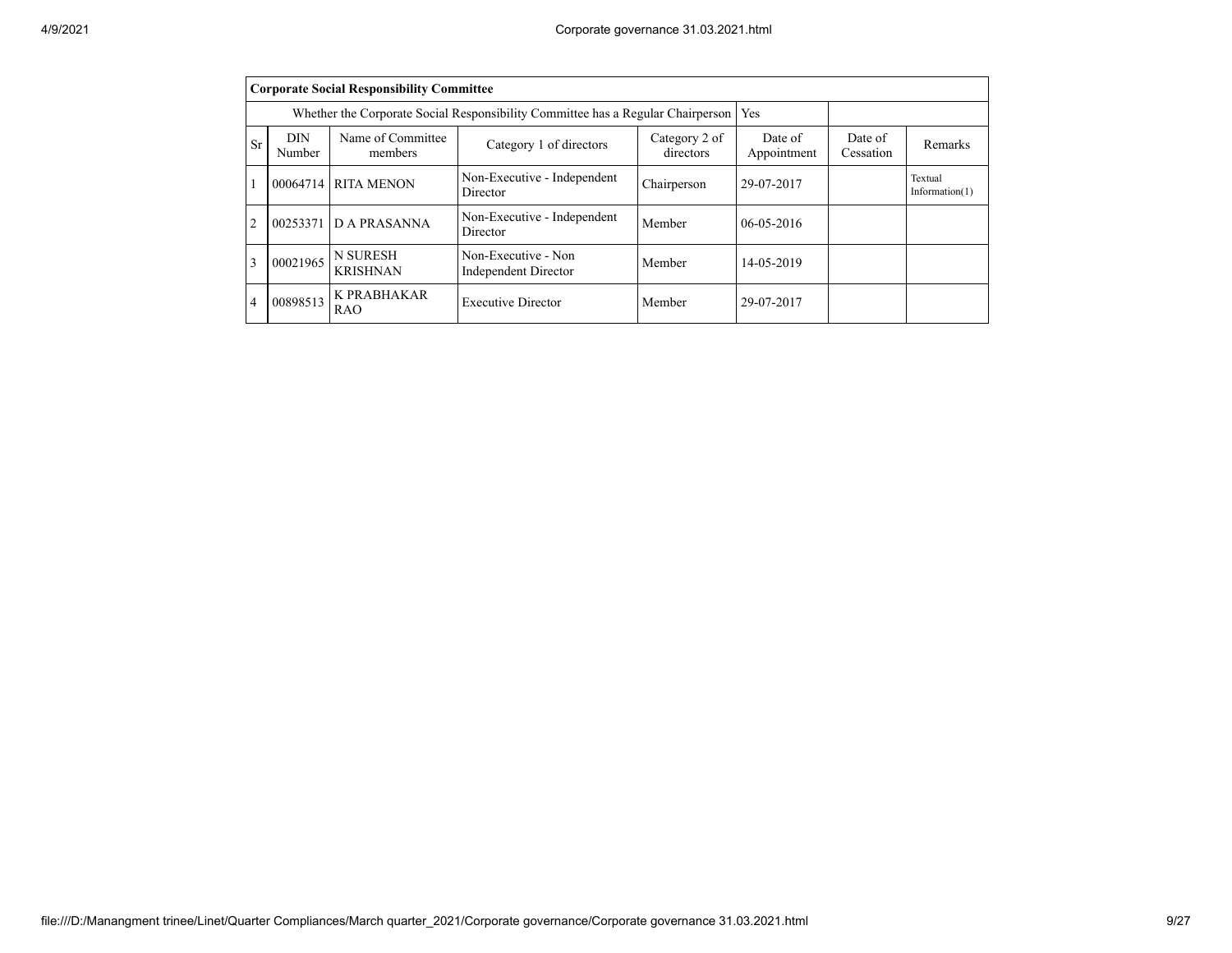|                               | <b>Sr Text Block</b>                                                                                                          |
|-------------------------------|-------------------------------------------------------------------------------------------------------------------------------|
| <b>Textual Information(1)</b> | Mrs. Rita Menon was appointed as a member of the committee on 29.07.2017 and designated as a<br>Chairperson w.e.f. 14.05.2019 |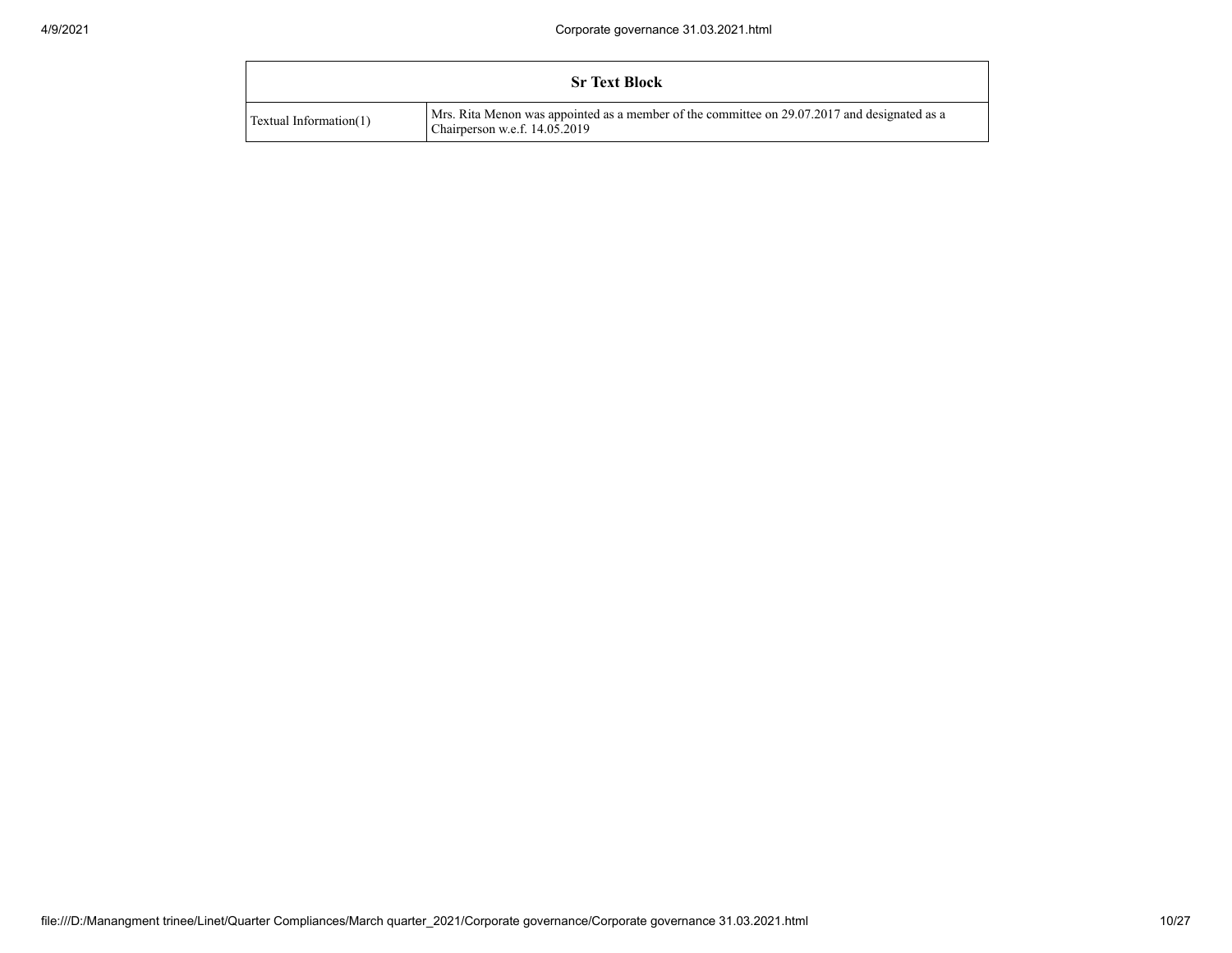| <b>Other Committee</b> |                                                                                                                                     |  |  |
|------------------------|-------------------------------------------------------------------------------------------------------------------------------------|--|--|
|                        | Sr   DIN Number   Name of Committee members   Name of other committee   Category 1 of directors   Category 2 of directors   Remarks |  |  |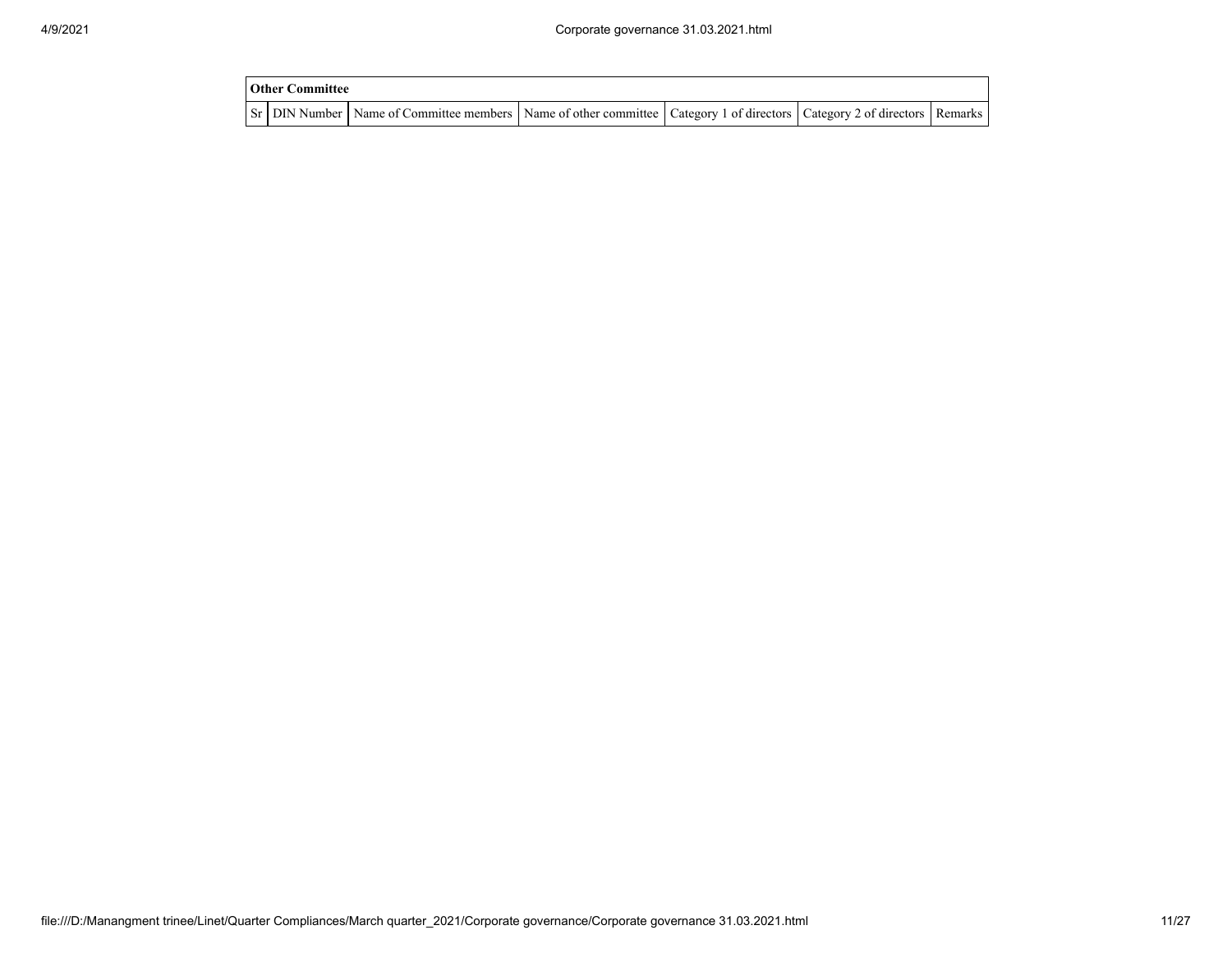|                | <b>Annexure 1</b>                                           |                                                             |                                                                   |                                       |                                                     |                                    |                                                           |  |  |  |  |  |
|----------------|-------------------------------------------------------------|-------------------------------------------------------------|-------------------------------------------------------------------|---------------------------------------|-----------------------------------------------------|------------------------------------|-----------------------------------------------------------|--|--|--|--|--|
|                | <b>Annexure 1</b>                                           |                                                             |                                                                   |                                       |                                                     |                                    |                                                           |  |  |  |  |  |
|                | <b>III. Meeting of Board of Directors</b>                   |                                                             |                                                                   |                                       |                                                     |                                    |                                                           |  |  |  |  |  |
|                | Disclosure of notes on meeting of board of                  | directors explanatory                                       |                                                                   |                                       |                                                     |                                    |                                                           |  |  |  |  |  |
| <b>Sr</b>      | $Date(s)$ of meeting<br>(if any) in the<br>previous quarter | Date(s) of<br>meeting (if any)<br>in the current<br>quarter | Maximum gap between<br>any two consecutive (in<br>number of days) | Notes for<br>not<br>providing<br>Date | Whether<br>requirement of<br>Ouorum met<br>(Yes/No) | Number of<br>Directors<br>present* | No. of Independent<br>Directors attending<br>the meeting* |  |  |  |  |  |
|                | $03 - 11 - 2020$                                            |                                                             |                                                                   |                                       | Yes                                                 | 6                                  |                                                           |  |  |  |  |  |
| $\overline{2}$ |                                                             | 04-02-2021                                                  | 92                                                                |                                       | Yes                                                 | 6                                  |                                                           |  |  |  |  |  |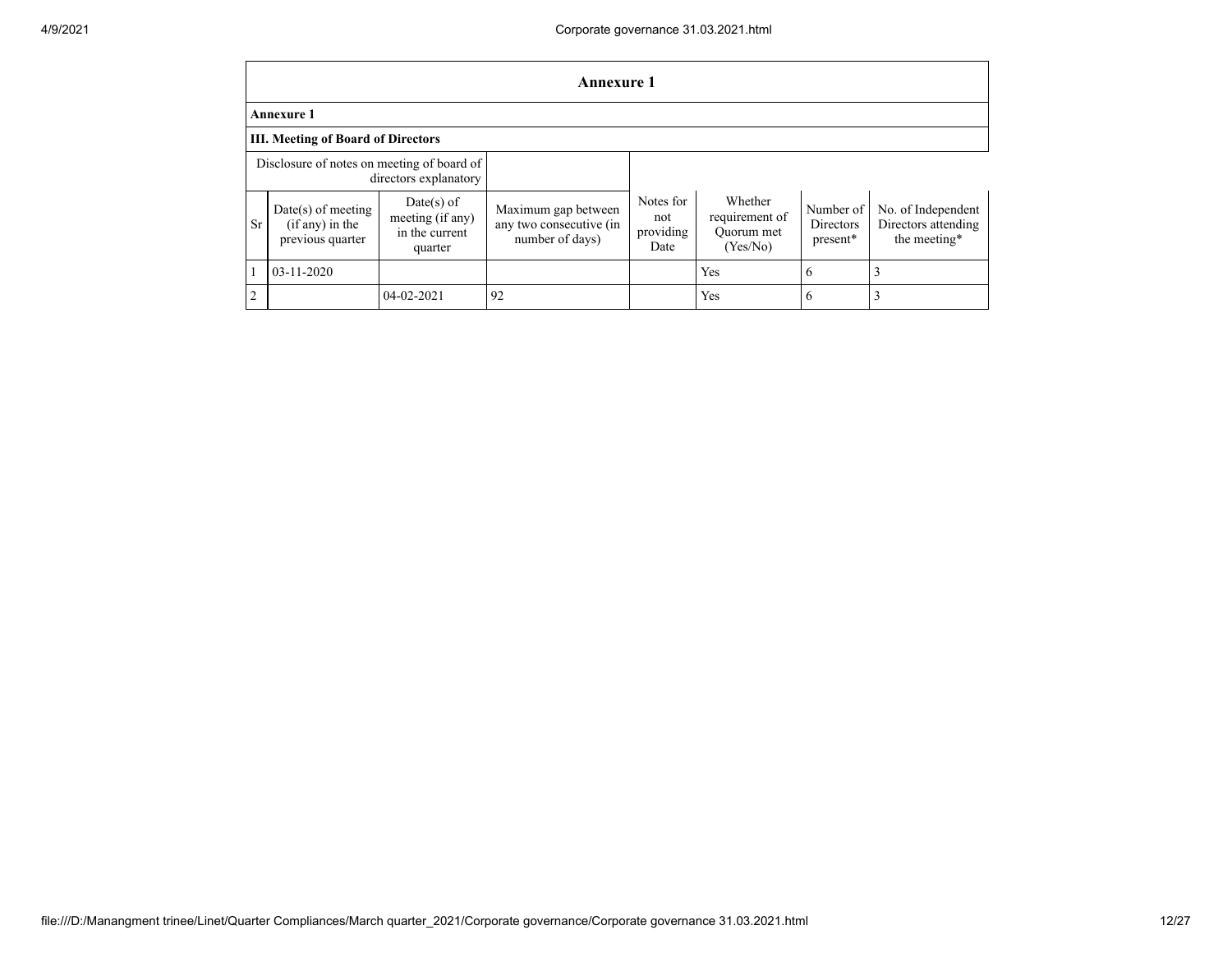|                | <b>Annexure 1</b>                                        |                                                                                                         |                                                                      |                               |                                       |                                                       |                                       |                                                                 |
|----------------|----------------------------------------------------------|---------------------------------------------------------------------------------------------------------|----------------------------------------------------------------------|-------------------------------|---------------------------------------|-------------------------------------------------------|---------------------------------------|-----------------------------------------------------------------|
|                | <b>IV. Meeting of Committees</b>                         |                                                                                                         |                                                                      |                               |                                       |                                                       |                                       |                                                                 |
|                | Disclosure of notes on meeting of committees explanatory |                                                                                                         |                                                                      |                               |                                       |                                                       |                                       |                                                                 |
| <b>Sr</b>      | Name of<br>Committee                                     | $Date(s)$ of meeting (Enter dates<br>of Previous quarter and Current<br>quarter in chronological order) | Maximum gap<br>between any two<br>consecutive (in<br>number of days) | Name of<br>other<br>committee | Reson for<br>not<br>providing<br>date | Whether<br>requirement<br>of Ouorum<br>$met$ (Yes/No) | Number<br>of<br>Directors<br>present* | No. of<br>Independent<br>Directors<br>attending the<br>meeting* |
|                | Audit<br>Committee                                       | $03 - 11 - 2020$                                                                                        |                                                                      |                               |                                       | Yes                                                   |                                       | 3                                                               |
| $\overline{2}$ | Audit<br>Committee                                       | $04 - 02 - 2021$                                                                                        | 92                                                                   |                               |                                       | Yes                                                   |                                       | 3                                                               |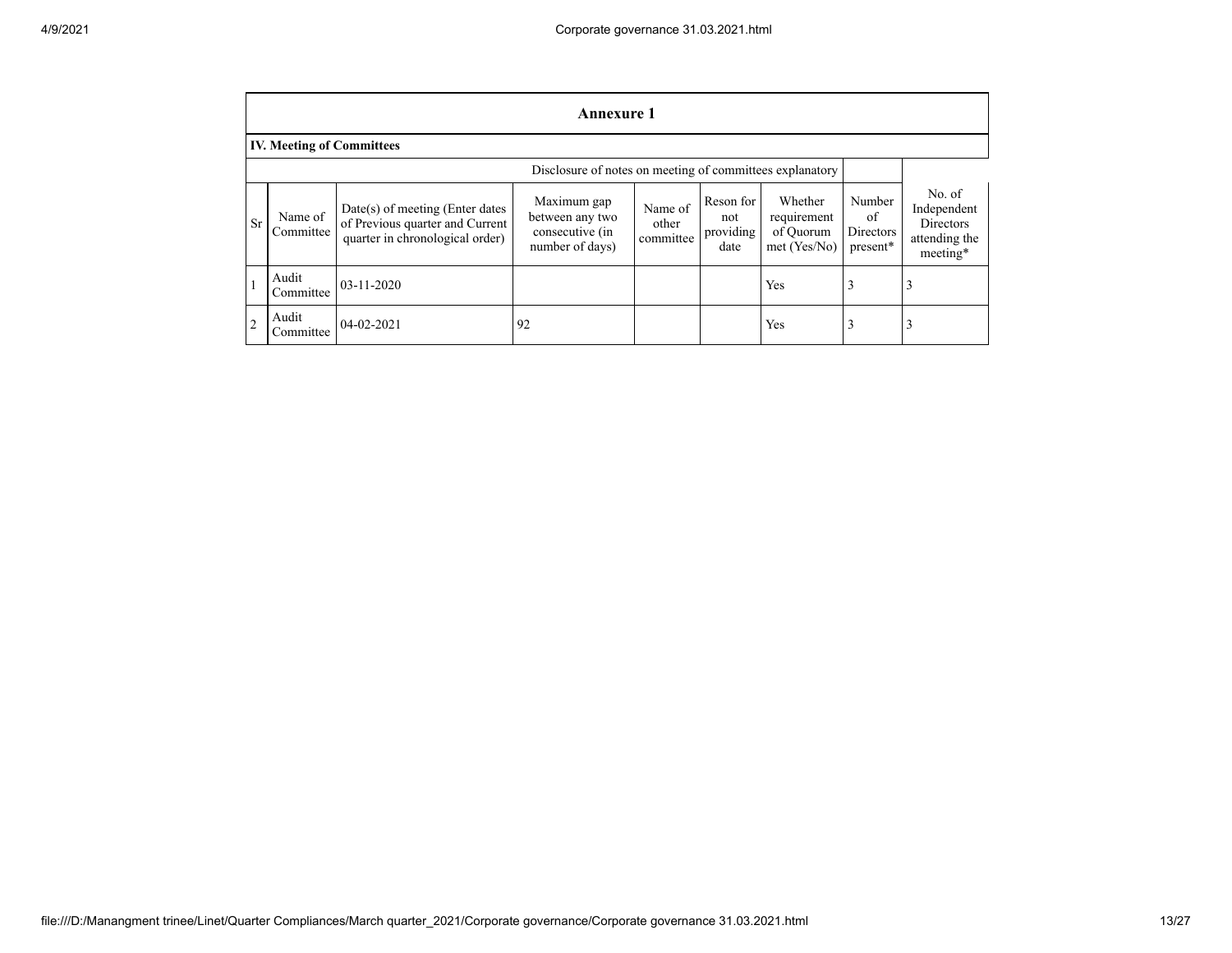|                | <b>Annexure 1</b>                                                                                         |                                  |                                                                    |  |  |  |
|----------------|-----------------------------------------------------------------------------------------------------------|----------------------------------|--------------------------------------------------------------------|--|--|--|
|                | <b>V. Related Party Transactions</b>                                                                      |                                  |                                                                    |  |  |  |
| Sr             | Subject                                                                                                   | Compliance status<br>(Yes/No/NA) | If status is "No" details of non-<br>compliance may be given here. |  |  |  |
|                | Whether prior approval of audit committee obtained                                                        | Yes                              |                                                                    |  |  |  |
| $\overline{2}$ | Whether shareholder approval obtained for material RPT                                                    | NA                               |                                                                    |  |  |  |
|                | Whether details of RPT entered into pursuant to omnibus approval<br>have been reviewed by Audit Committee | Yes                              |                                                                    |  |  |  |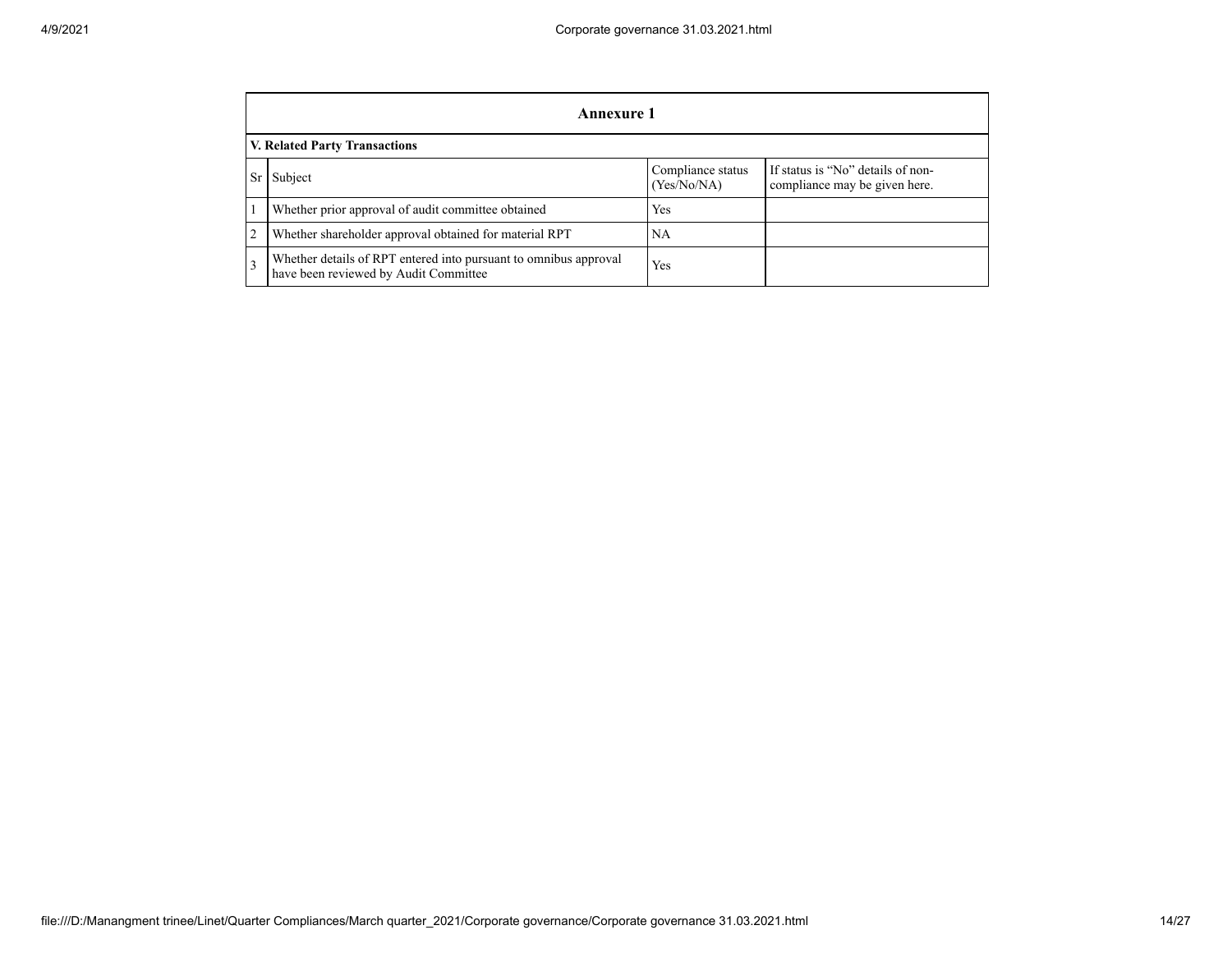|                | <b>Annexure 1</b>                                                                                                                                                                                               |                               |  |  |  |  |
|----------------|-----------------------------------------------------------------------------------------------------------------------------------------------------------------------------------------------------------------|-------------------------------|--|--|--|--|
|                | <b>VI. Affirmations</b>                                                                                                                                                                                         |                               |  |  |  |  |
| Sr             | Subject                                                                                                                                                                                                         | Compliance<br>status (Yes/No) |  |  |  |  |
|                | The composition of Board of Directors is in terms of SEBI (Listing obligations and disclosure requirements)<br>Regulations, 2015                                                                                | Yes                           |  |  |  |  |
| $\overline{2}$ | The composition of the following committees is in terms of SEBI(Listing obligations and disclosure requirements)<br>Regulations, 2015 a. Audit Committee                                                        | Yes                           |  |  |  |  |
| 3              | The composition of the following committees is in terms of SEBI(Listing obligations and disclosure requirements)<br>Regulations, 2015. b. Nomination & remuneration committee                                   | Yes                           |  |  |  |  |
| $\overline{4}$ | The composition of the following committees is in terms of SEBI(Listing obligations and disclosure requirements)<br>Regulations, 2015. c. Stakeholders relationship committee                                   | Yes                           |  |  |  |  |
| 5              | The composition of the following committees is in terms of SEBI(Listing obligations and disclosure requirements)<br>Regulations, 2015. d. Risk management committee (applicable to the top 500 listed entities) | NA                            |  |  |  |  |
| 6              | The committee members have been made aware of their powers, role and responsibilities as specified in SEBI<br>(Listing obligations and disclosure requirements) Regulations, 2015.                              | Yes                           |  |  |  |  |
| $\overline{7}$ | The meetings of the board of directors and the above committees have been conducted in the manner as specified in<br>SEBI (Listing obligations and disclosure requirements) Regulations, 2015.                  | Yes                           |  |  |  |  |
| 8              | This report and/or the report submitted in the previous quarter has been placed before Board of Directors.                                                                                                      | Yes                           |  |  |  |  |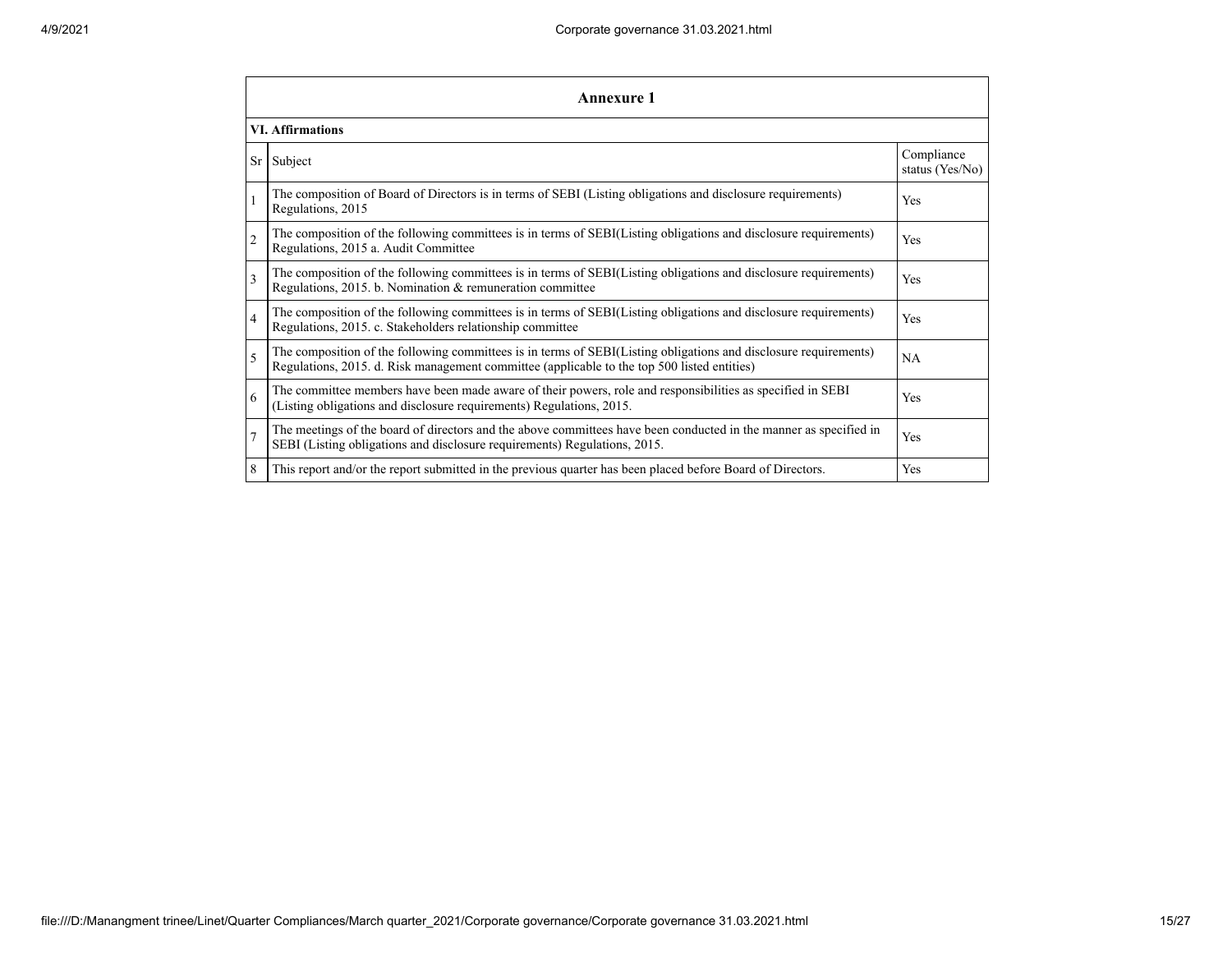|      | <b>Annexure 1</b> |                                          |  |  |  |
|------|-------------------|------------------------------------------|--|--|--|
| - Sr | Subject           | Compliance status                        |  |  |  |
|      | Name of signatory | Vijayamahantesh Khannur                  |  |  |  |
|      | Designation       | Company Secretary and Compliance Officer |  |  |  |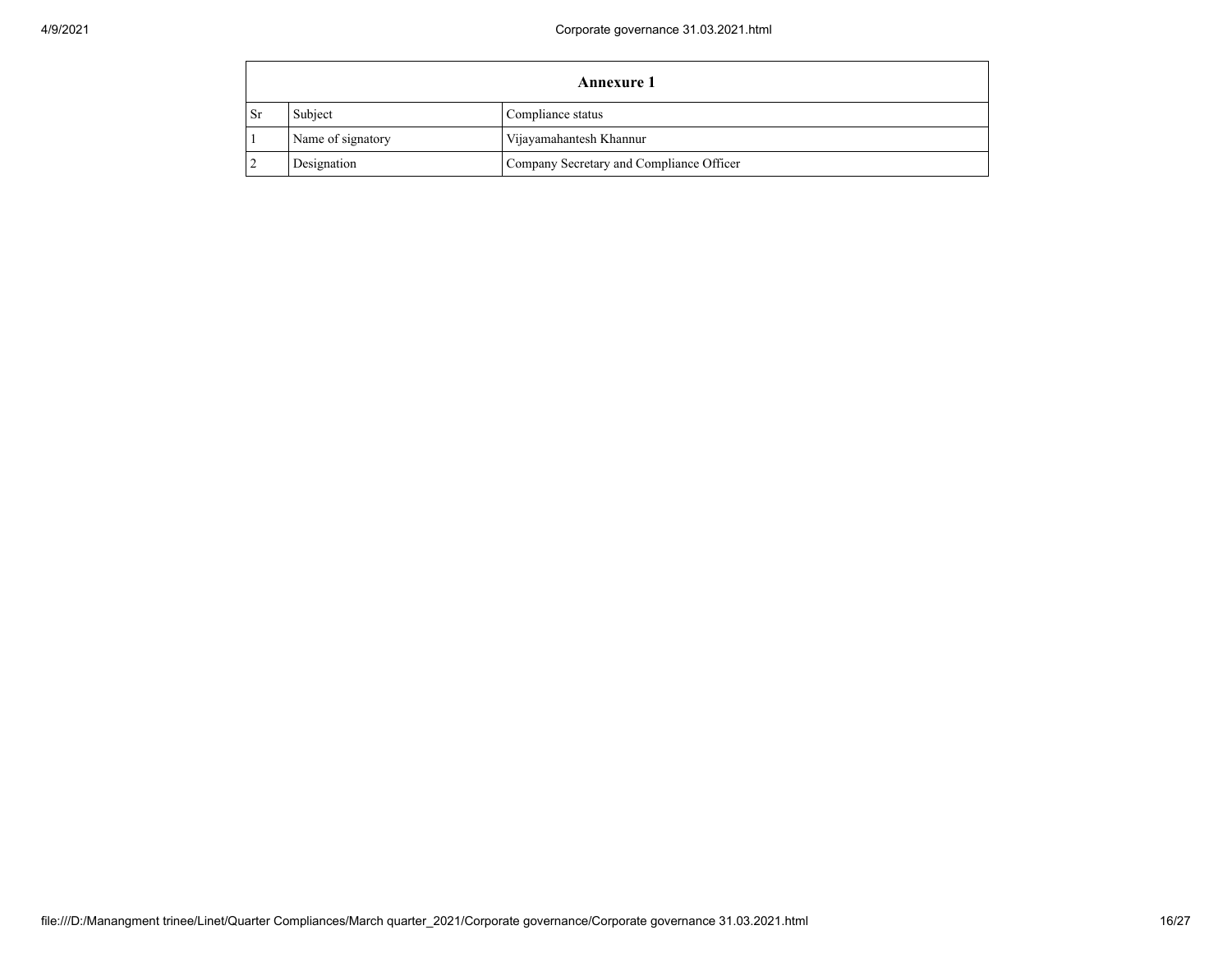|                          | <b>Annexure II</b>                                                         |                                  |                                                                                                                 |                            |  |  |
|--------------------------|----------------------------------------------------------------------------|----------------------------------|-----------------------------------------------------------------------------------------------------------------|----------------------------|--|--|
|                          |                                                                            |                                  | Annexure II to be submitted by listed entity at the end of the financial year (for the whole of financial year) |                            |  |  |
|                          | I. Disclosure on website in terms of Listing Regulations                   |                                  |                                                                                                                 |                            |  |  |
| <b>Sr</b>                | Item                                                                       | Compliance status<br>(Yes/No/NA) | If status is "No" details of non-<br>compliance may be given here.                                              | Web address                |  |  |
| $\mathbf{1}$             | Details of business                                                        | <b>Yes</b>                       |                                                                                                                 | www.mangalorechemicals.com |  |  |
| $\overline{2}$           | Terms and conditions of appointment of<br>independent directors            | Yes                              |                                                                                                                 | www.mangalorechemicals.com |  |  |
| $\overline{3}$           | Composition of various committees of<br>board of directors                 | Yes                              |                                                                                                                 | www.mangalorechemicals.com |  |  |
| $\overline{4}$           | Code of conduct of board of directors and<br>senior management personnel   | Yes                              |                                                                                                                 | www.mangalorechemicals.com |  |  |
| $\overline{\phantom{0}}$ | Details of establishment of vigil<br>mechanism/ Whistle Blower policy      | Yes                              |                                                                                                                 | www.mangalorechemicals.com |  |  |
| 6                        | Criteria of making payments to non-<br>executive directors                 | Yes                              |                                                                                                                 | www.mangalorechemicals.com |  |  |
| $\overline{7}$           | Policy on dealing with related party<br>transactions                       | Yes                              |                                                                                                                 | www.mangalorechemicals.com |  |  |
| 8                        | Policy for determining 'material'<br>subsidiaries                          | NA                               |                                                                                                                 |                            |  |  |
| $\mathbf{Q}$             | Details of familiarization programmes<br>imparted to independent directors | Yes                              |                                                                                                                 | www.mangalorechemicals.com |  |  |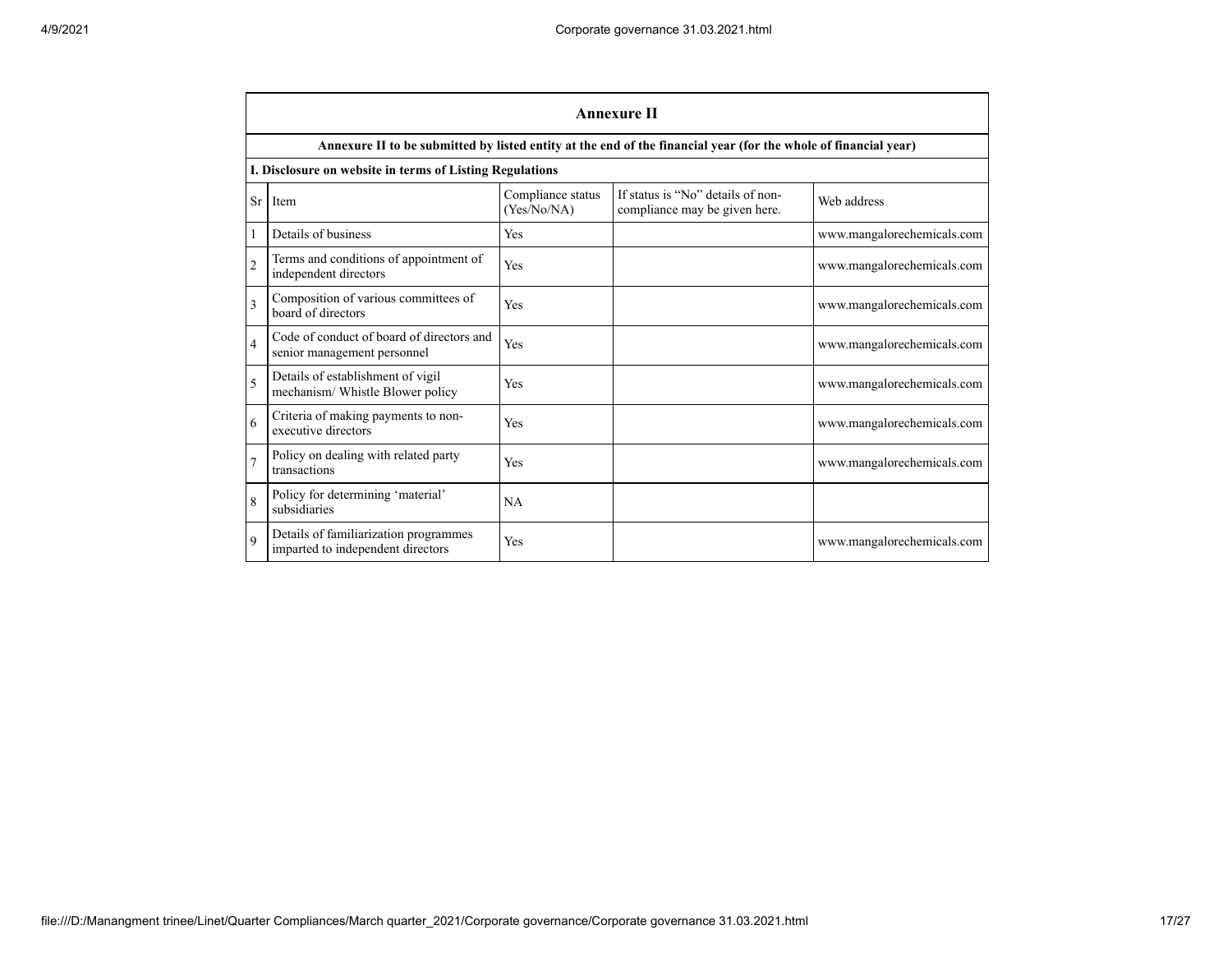|           | <b>Annexure II</b>                                                                                                                                                                              |                                     |                                                                          |                            |  |  |  |
|-----------|-------------------------------------------------------------------------------------------------------------------------------------------------------------------------------------------------|-------------------------------------|--------------------------------------------------------------------------|----------------------------|--|--|--|
|           | Annexure II to be submitted by listed entity at the end of the financial year (for the whole of financial year)                                                                                 |                                     |                                                                          |                            |  |  |  |
|           | I. Disclosure on website in terms of Listing Regulations                                                                                                                                        |                                     |                                                                          |                            |  |  |  |
| <b>Sr</b> | Item                                                                                                                                                                                            | Compliance<br>status<br>(Yes/No/NA) | If status is "No"<br>details of non-<br>compliance may be<br>given here. | Web address                |  |  |  |
| 10        | Contact information of the designated officials of the listed<br>entity who are responsible for assisting and handling investor<br>grievances                                                   | Yes                                 |                                                                          | www.mangalorechemicals.com |  |  |  |
| 11        | email address for grievance redressal and other relevant<br>details                                                                                                                             | Yes                                 |                                                                          | www.mangalorechemicals.com |  |  |  |
| 12        | Financial results                                                                                                                                                                               | Yes                                 |                                                                          | www.mangalorechemicals.com |  |  |  |
| 13        | Shareholding pattern                                                                                                                                                                            | Yes                                 |                                                                          | www.mangalorechemicals.com |  |  |  |
| 14        | Details of agreements entered into with the media companies<br>and/or their associates                                                                                                          | NA                                  |                                                                          |                            |  |  |  |
| 15        | Schedule of analyst or institutional investor meet and<br>presentations made by the listed entity to analysts or<br>institutional investors simultaneously with submission to<br>stock exchange | <b>NA</b>                           |                                                                          |                            |  |  |  |
| 16        | New name and the old name of the listed entity                                                                                                                                                  | NA                                  |                                                                          |                            |  |  |  |
| 17        | Advertisements as per regulation 47 (1)                                                                                                                                                         | Yes                                 |                                                                          | www.mangalorechemicals.com |  |  |  |
| 18        | Credit rating or revision in credit rating obtained                                                                                                                                             | Yes                                 |                                                                          | www.mangalorechemicals.com |  |  |  |
| 19        | Separate audited financial statements of each subsidiary of the<br>listed entity in respect of a relevant financial year                                                                        | NA                                  |                                                                          |                            |  |  |  |
| 20        | Whether company has provided information under separate<br>section on its website as per Regulation $46(2)$                                                                                     | Yes                                 |                                                                          | www.mangalorechemicals.com |  |  |  |
| 21        | Materiality Policy as per Regulation 30                                                                                                                                                         | Yes                                 |                                                                          | www.mangalorechemicals.com |  |  |  |
| 22        | Dividend Distribution policy as per Regulation 43A (as<br>applicable)                                                                                                                           | NA                                  |                                                                          |                            |  |  |  |
| 23        | It is certified that these contents on the website of the listed<br>entity are correct                                                                                                          | Yes                                 |                                                                          | www.mangalorechemicals.com |  |  |  |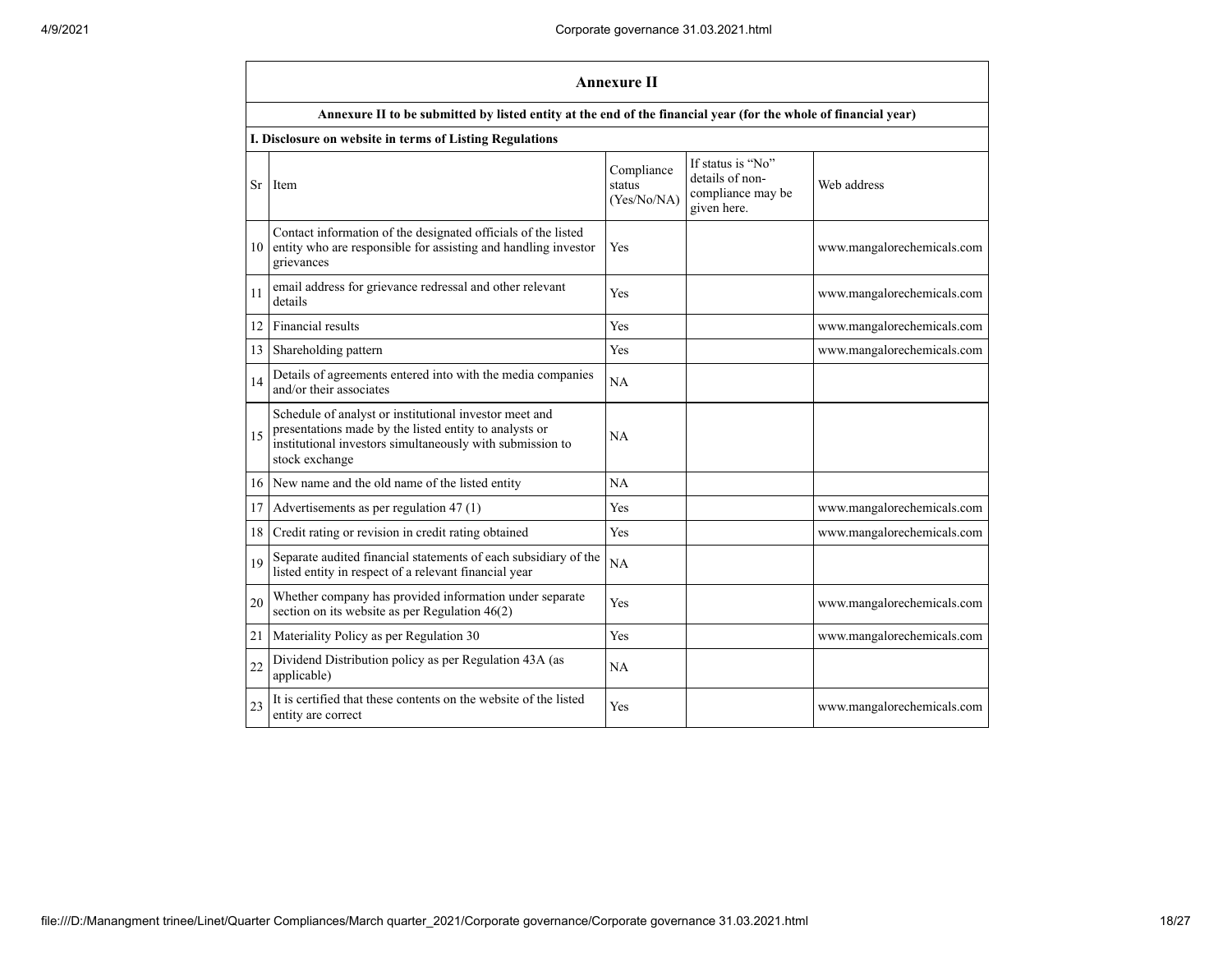|                | <b>Annexure II</b>                                                                                                   |                                |                                     |                                                                    |  |  |
|----------------|----------------------------------------------------------------------------------------------------------------------|--------------------------------|-------------------------------------|--------------------------------------------------------------------|--|--|
|                | <b>II. Annual Affirmations</b>                                                                                       |                                |                                     |                                                                    |  |  |
| <b>Sr</b>      | Particulars                                                                                                          | Regulation<br>Number           | Compliance<br>status<br>(Yes/No/NA) | If status is "No" details of non-<br>compliance may be given here. |  |  |
|                | Independent director(s) have been appointed in terms of<br>specified criteria of 'independence' and/or 'eligibility' | $16(1)(b)$ &<br>25(6)          | Yes                                 |                                                                    |  |  |
| $\overline{2}$ | Board composition                                                                                                    | 17(1),<br>$17(1A)$ &<br>17(1B) | Yes                                 |                                                                    |  |  |
| 3              | Meeting of Board of directors                                                                                        | 17(2)                          | Yes                                 |                                                                    |  |  |
| 4              | Quorum of Board meeting                                                                                              | 17(2A)                         | Yes                                 |                                                                    |  |  |
| 5              | Review of Compliance Reports                                                                                         | 17(3)                          | Yes                                 |                                                                    |  |  |
| 6              | Plans for orderly succession for appointments                                                                        | 17(4)                          | Yes                                 |                                                                    |  |  |
| $\overline{7}$ | Code of Conduct                                                                                                      | 17(5)                          | Yes                                 |                                                                    |  |  |
| 8              | Fees/compensation                                                                                                    | 17(6)                          | Yes                                 |                                                                    |  |  |
| 9              | Minimum Information                                                                                                  | 17(7)                          | Yes                                 |                                                                    |  |  |
| 10             | Compliance Certificate                                                                                               | 17(8)                          | Yes                                 |                                                                    |  |  |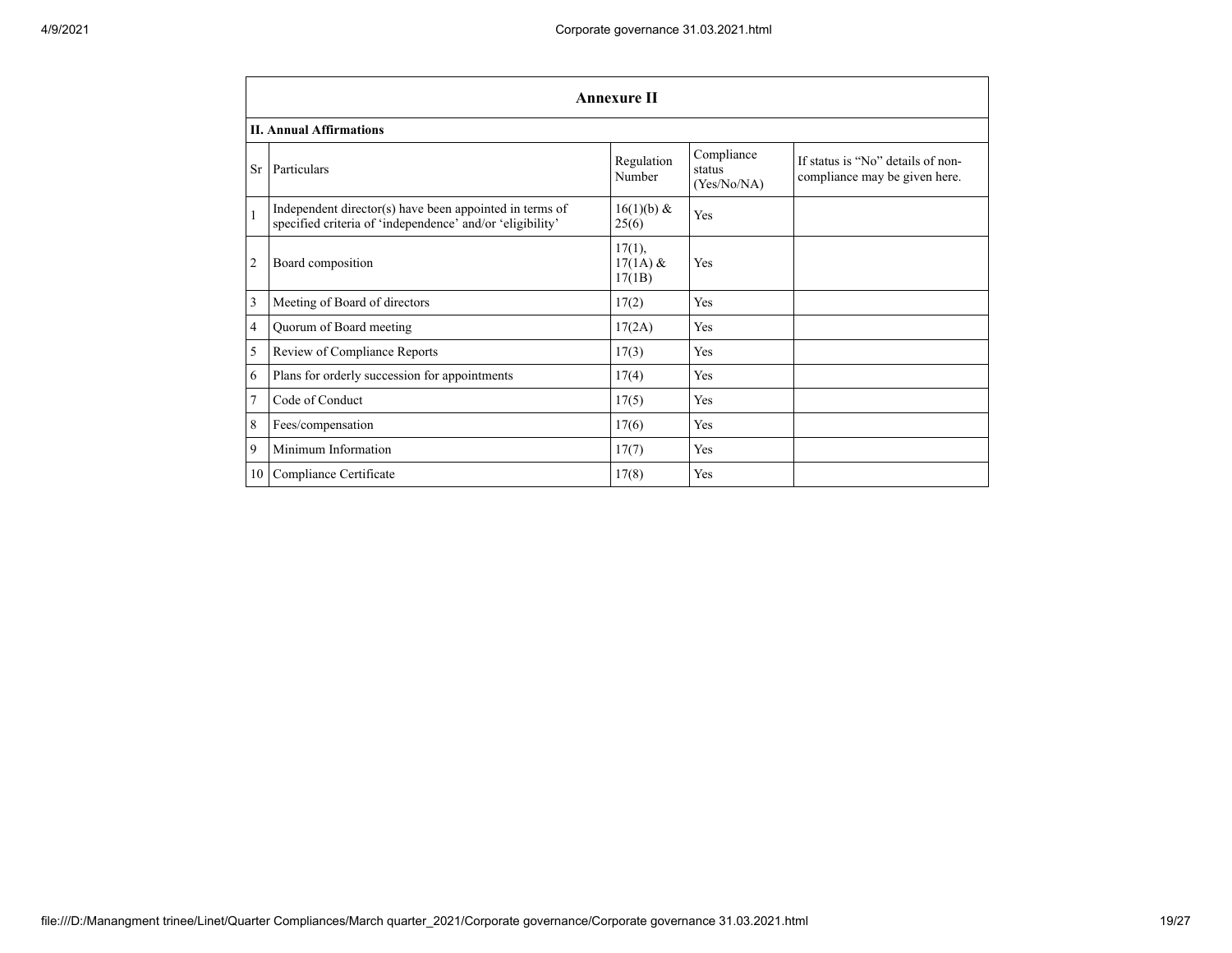|                 | <b>Annexure II</b>                                         |                            |                                  |                                                                   |  |  |  |
|-----------------|------------------------------------------------------------|----------------------------|----------------------------------|-------------------------------------------------------------------|--|--|--|
|                 | <b>II. Annual Affirmations</b>                             |                            |                                  |                                                                   |  |  |  |
| <b>Sr</b>       | Particulars                                                | Regulation<br>Number       | Compliance status<br>(Yes/No/NA) | If status is "No" details of non-compliance<br>may be given here. |  |  |  |
| 11              | Risk Assessment & Management                               | 17(9)                      | Yes                              |                                                                   |  |  |  |
| 12              | Performance Evaluation of Independent<br><b>Directors</b>  | 17(10)                     | Yes                              |                                                                   |  |  |  |
| 13              | Recommendation of Board                                    | 17(11)                     | Yes                              |                                                                   |  |  |  |
| 14 <sup>1</sup> | Maximum number of Directorships                            | 17A                        | Yes                              |                                                                   |  |  |  |
| 15              | Composition of Audit Committee                             | 18(1)                      | Yes                              |                                                                   |  |  |  |
|                 | 16   Meeting of Audit Committee                            | 18(2)                      | Yes                              |                                                                   |  |  |  |
| 17              | Composition of nomination $&$ remuneration<br>committee    | 19(1) & (2)                | Yes                              |                                                                   |  |  |  |
| 18              | Quorum of Nomination and Remuneration<br>Committee meeting | 19(2A)                     | Yes                              |                                                                   |  |  |  |
| 19              | Meeting of Nomination and Remuneration<br>Committee        | 19(3A)                     | Yes                              |                                                                   |  |  |  |
| 20              | Composition of Stakeholder Relationship<br>Committee       | $20(1), 20(2)$ &<br>20(2A) | Yes                              |                                                                   |  |  |  |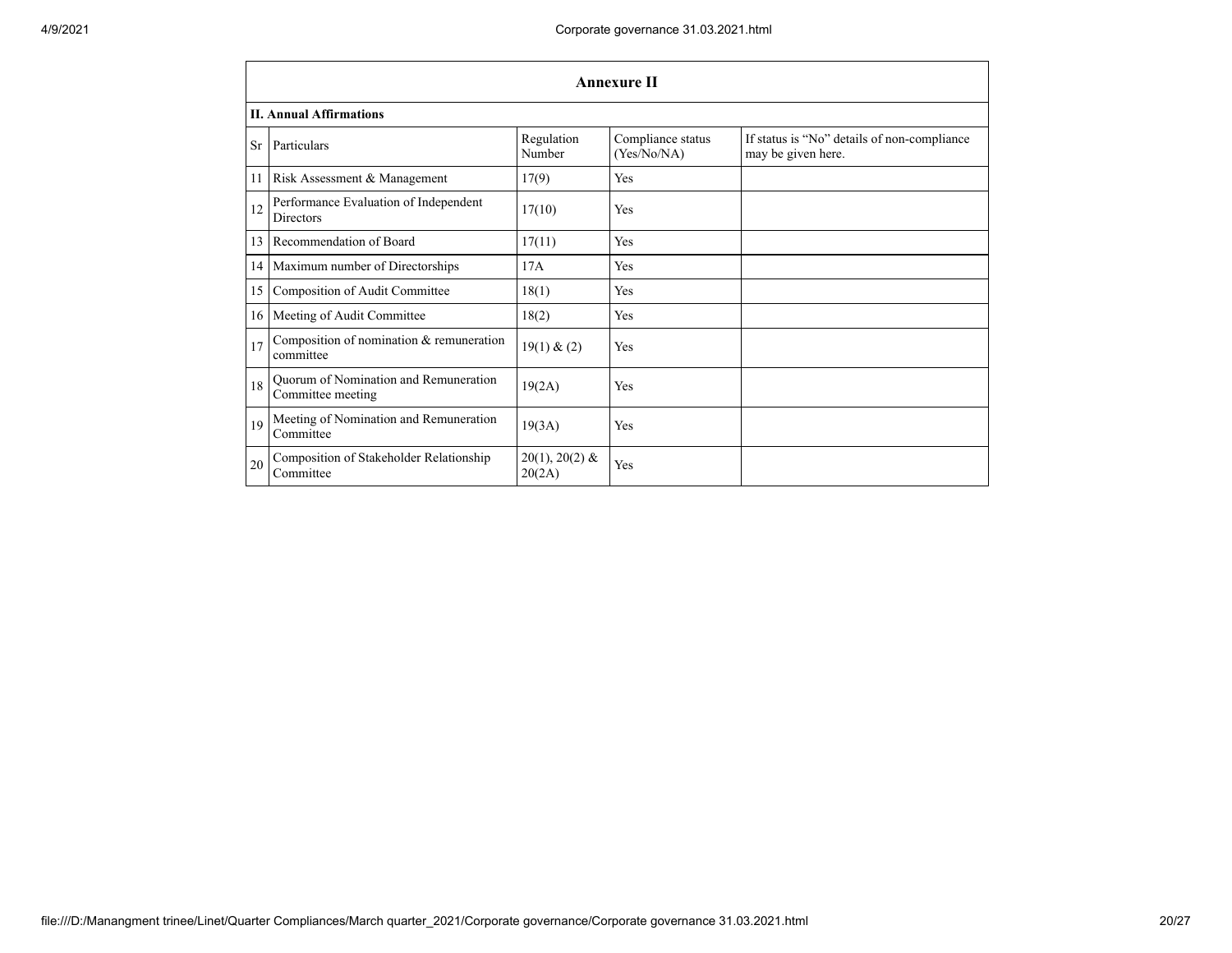|    | <b>Annexure II</b>                                                                     |                                            |                                  |                                                                    |  |  |  |  |
|----|----------------------------------------------------------------------------------------|--------------------------------------------|----------------------------------|--------------------------------------------------------------------|--|--|--|--|
|    | <b>II. Annual Affirmations</b>                                                         |                                            |                                  |                                                                    |  |  |  |  |
| Sr | Particulars                                                                            | Regulation<br>Number                       | Compliance status<br>(Yes/No/NA) | If status is "No" details of non-<br>compliance may be given here. |  |  |  |  |
| 21 | Meeting of Stakeholders Relationship Committee                                         | 20(3A)                                     | Yes                              |                                                                    |  |  |  |  |
| 22 | Composition and role of risk management<br>committee                                   | 21(1), (2), (3), (4)                       | NA                               |                                                                    |  |  |  |  |
| 23 | Meeting of Risk Management Committee                                                   | 21(3A)                                     | NA                               |                                                                    |  |  |  |  |
| 24 | Vigil Mechanism                                                                        | 22                                         | Yes                              |                                                                    |  |  |  |  |
| 25 | Policy for related party Transaction                                                   | $23(1)$ , $(1A)$ , $(5)$ ,<br>(6)(7) & (8) | Yes                              |                                                                    |  |  |  |  |
| 26 | Prior or Omnibus approval of Audit Committee for<br>all related party transactions     | 23(2), (3)                                 | <b>Yes</b>                       |                                                                    |  |  |  |  |
| 27 | Approval for material related party transactions                                       | 23(4)                                      | Yes                              |                                                                    |  |  |  |  |
| 28 | Disclosure of related party transactions on<br>consolidated basis                      | 23(9)                                      | Yes                              |                                                                    |  |  |  |  |
| 29 | Composition of Board of Directors of unlisted<br>material Subsidiary                   | 24(1)                                      | NA                               |                                                                    |  |  |  |  |
| 30 | Other Corporate Governance requirements with<br>respect to subsidiary of listed entity | 24(2), (3), (4), (5)<br>$\&(6)$            | <b>NA</b>                        |                                                                    |  |  |  |  |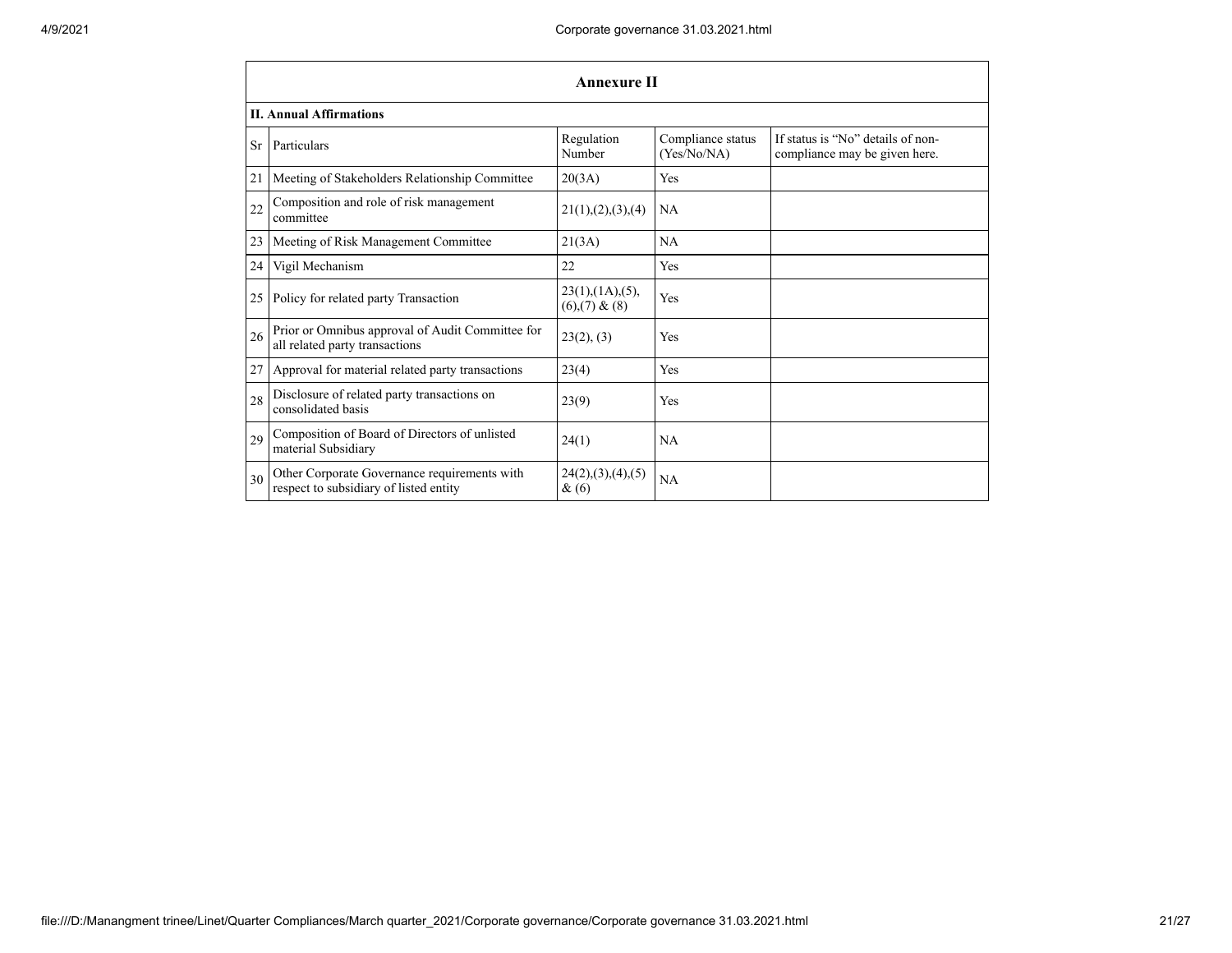|           | <b>Annexure II</b>                                                                                                   |                      |                                     |                                                                    |  |  |  |
|-----------|----------------------------------------------------------------------------------------------------------------------|----------------------|-------------------------------------|--------------------------------------------------------------------|--|--|--|
|           | <b>II. Annual Affirmations</b>                                                                                       |                      |                                     |                                                                    |  |  |  |
| <b>Sr</b> | Particulars                                                                                                          | Regulation<br>Number | Compliance<br>status<br>(Yes/No/NA) | If status is "No" details of non-<br>compliance may be given here. |  |  |  |
| 31        | Annual Secretarial Compliance Report                                                                                 | 24(A)                | Yes                                 |                                                                    |  |  |  |
| 32        | Alternate Director to Independent Director                                                                           | 25(1)                | Yes                                 |                                                                    |  |  |  |
| 33        | Maximum Tenure                                                                                                       | 25(2)                | Yes                                 |                                                                    |  |  |  |
| 34        | Meeting of independent directors                                                                                     | $25(3)$ &<br>(4)     | Yes                                 |                                                                    |  |  |  |
| 35        | Familiarization of independent directors                                                                             | 25(7)                | Yes                                 |                                                                    |  |  |  |
| 36        | Declaration from Independent Director                                                                                | $25(8)$ &<br>(9)     | Yes                                 |                                                                    |  |  |  |
| 37        | D & O Insurance for Independent Directors                                                                            | 25(10)               | <b>NA</b>                           |                                                                    |  |  |  |
| 38        | Memberships in Committees                                                                                            | 26(1)                | Yes                                 |                                                                    |  |  |  |
| 39        | Affirmation with compliance to code of conduct from members of<br>Board of Directors and Senior management personnel | 26(3)                | Yes                                 |                                                                    |  |  |  |
| 40        | Disclosure of Shareholding by Non-Executive Directors                                                                | 26(4)                | Yes                                 |                                                                    |  |  |  |
| 41        | Policy with respect to Obligations of directors and senior<br>management                                             | $26(2)$ &<br>26(5)   | Yes                                 |                                                                    |  |  |  |
|           | Any other information to be provided - Add Notes                                                                     |                      |                                     |                                                                    |  |  |  |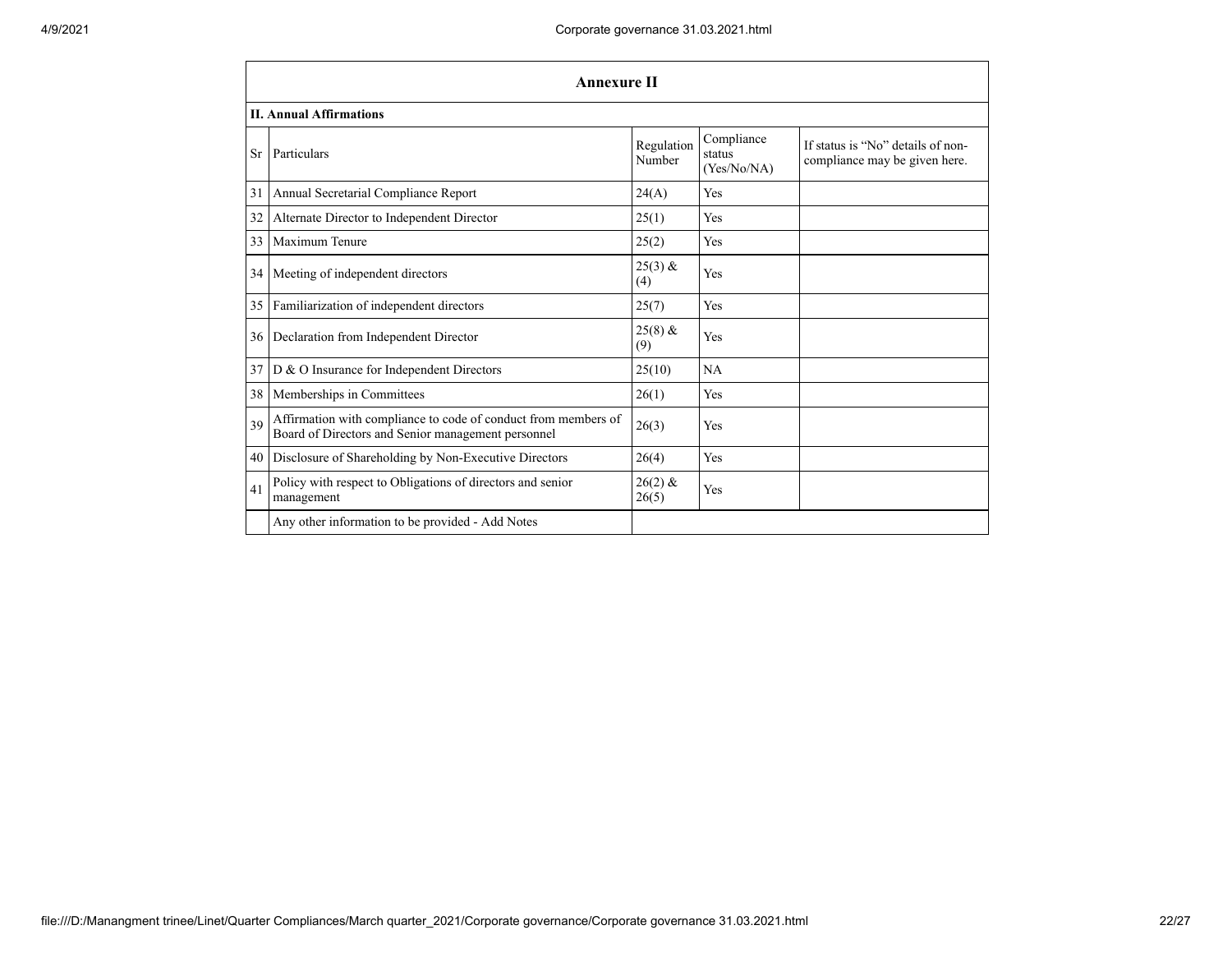| Annexure II |                   |                                          |
|-------------|-------------------|------------------------------------------|
|             | Name of signatory | Vijayamahantesh Khannur                  |
|             | Designation       | Company Secretary and Compliance Officer |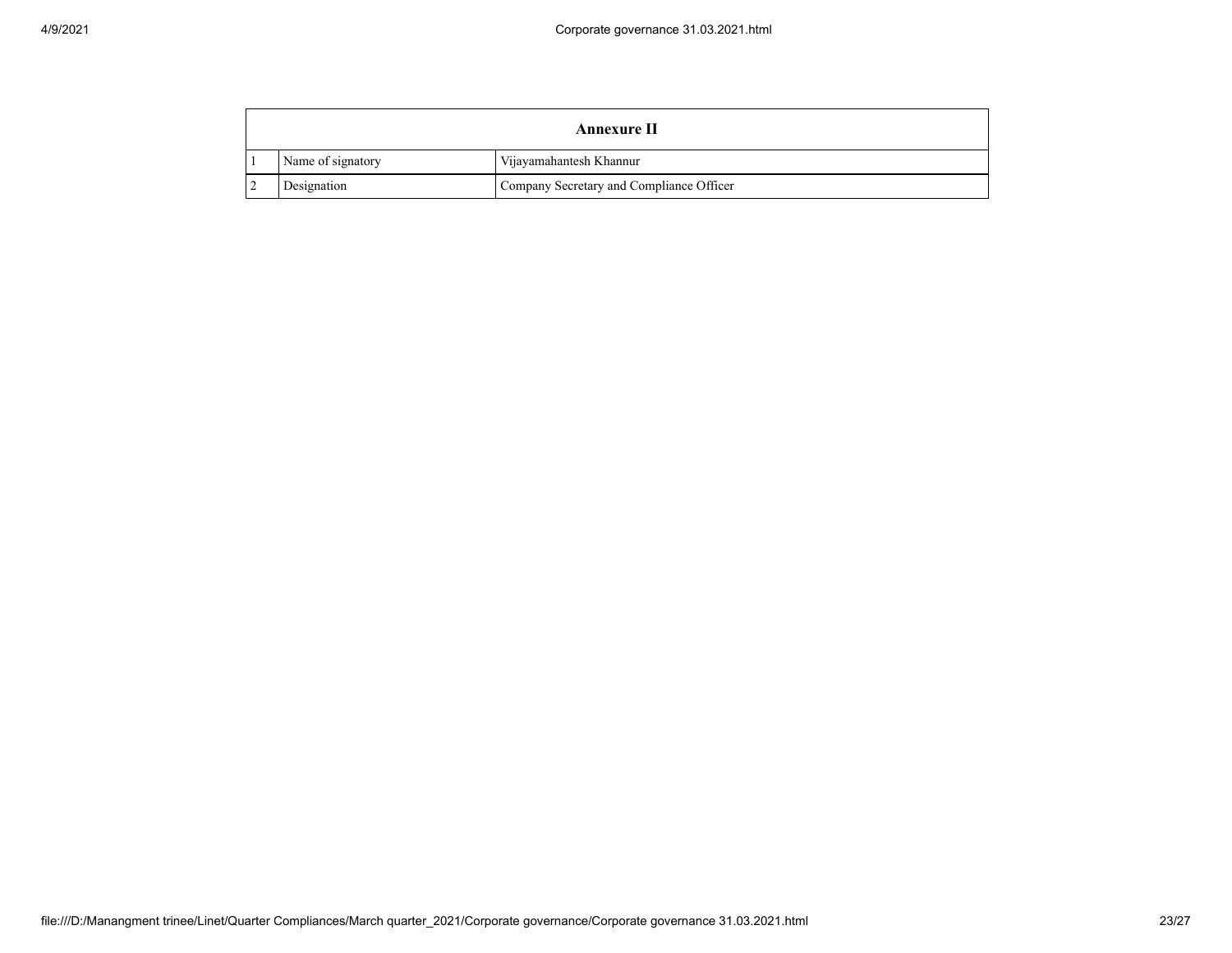| Annexure II                                                                                                                                                           |                                         |  |  |  |
|-----------------------------------------------------------------------------------------------------------------------------------------------------------------------|-----------------------------------------|--|--|--|
| <b>III.</b> Affirmations                                                                                                                                              |                                         |  |  |  |
| <b>Particulars</b>                                                                                                                                                    | <b>Compliance status</b><br>(Yes/No/NA) |  |  |  |
| The Listed Entity has approved Material Subsidiary Policy and the Corporate Governance requirements with<br>respect to subsidiary of Listed Entity have been complied | NA                                      |  |  |  |
| Any other information to be provided                                                                                                                                  |                                         |  |  |  |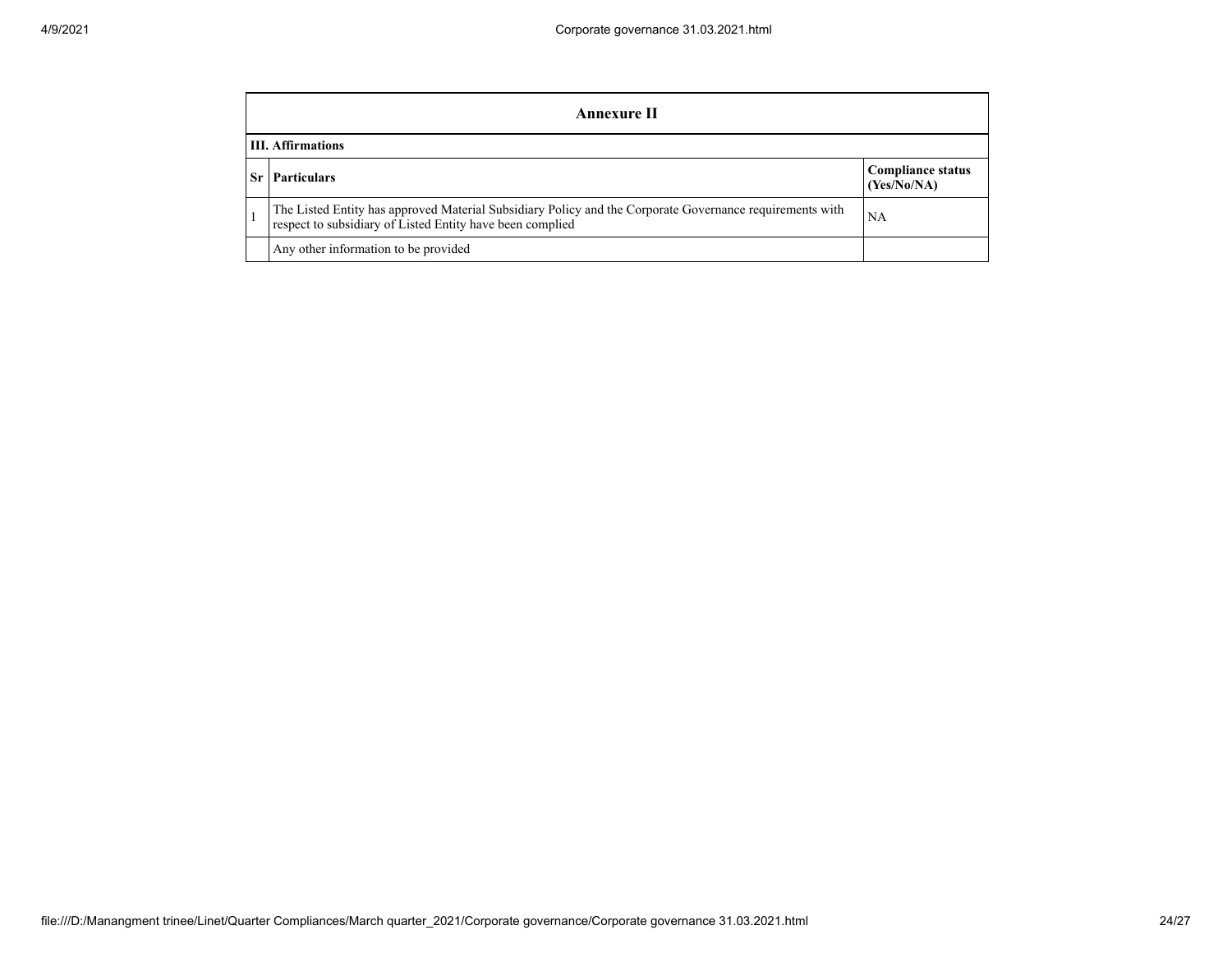| Annexure II |                   |                                          |
|-------------|-------------------|------------------------------------------|
|             | Name of signatory | Vijayamahantesh Khannur                  |
|             | Designation       | Company Secretary and Compliance Officer |